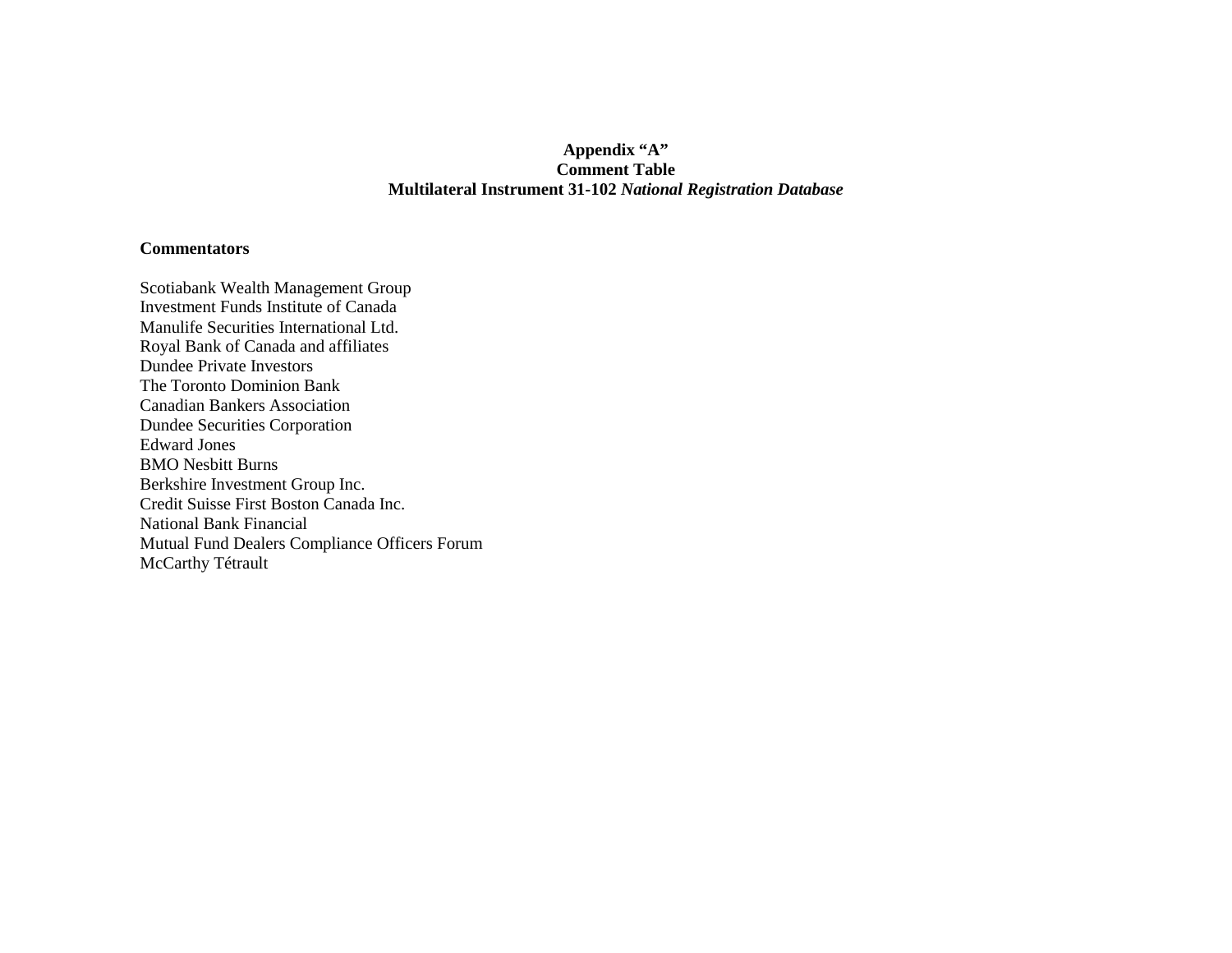|    | Category           | <b>Comment</b>                                                                                                                                                                                                                                                                                                                                                                                                                                                                                                                                                                                                                                                                                                | <b>Response</b>                                                                                                                                                                                                                                                                                                                                                                                                                                                                                                                                                                                                                                                                                                                                                                                                                                                               |
|----|--------------------|---------------------------------------------------------------------------------------------------------------------------------------------------------------------------------------------------------------------------------------------------------------------------------------------------------------------------------------------------------------------------------------------------------------------------------------------------------------------------------------------------------------------------------------------------------------------------------------------------------------------------------------------------------------------------------------------------------------|-------------------------------------------------------------------------------------------------------------------------------------------------------------------------------------------------------------------------------------------------------------------------------------------------------------------------------------------------------------------------------------------------------------------------------------------------------------------------------------------------------------------------------------------------------------------------------------------------------------------------------------------------------------------------------------------------------------------------------------------------------------------------------------------------------------------------------------------------------------------------------|
| 1. | $31-102$<br>Fees   | If the fees are being applied to pay the costs of developing<br>NRD, then such fees should be substantially reduced after a<br>prescribed period of time.                                                                                                                                                                                                                                                                                                                                                                                                                                                                                                                                                     | The CSA anticipates that once the costs of developing NRD<br>have been paid NRD fees will be set at an amount that will cover<br>the costs of maintaining and upgrading the system. At this time<br>the CSA is unable to confirm whether this will result in a<br>reduction in the NRD fees.                                                                                                                                                                                                                                                                                                                                                                                                                                                                                                                                                                                  |
| 2. | 31-102<br>Fees     | The submission fees and filer fees for individual non-resident<br>filings and non-registered individuals should be reduced to<br>reflect the value for the responsible dealer.<br>NRD can recover the costs through enrolment fees based on<br>the number of registered individuals under the dealer's<br>sponsorship                                                                                                                                                                                                                                                                                                                                                                                         | The CSA is of the view that the NRD fees charged in respect of<br>non-resident individuals should be roughly equivalent to fees<br>charged in respect of resident registered individuals because the<br>benefits to industry of making submissions for these individuals<br>through NRD should be equivalent.<br>The benefits of making NRD submissions for non-registered<br>individuals should be equivalent to the benefits of making NRD<br>submissions for registered individuals.<br>The enrolment fee is a one-time fee that is charged when a firm<br>enrols to use NRD. The other NRD fees (i.e., the submission fee<br>and the annual NRD fee) are intended to reflect a firm's use of<br>the system. If only the enrolment fee were charged, NRD fees<br>would not reflect a firm's changing size and consequently the<br>changing use the firm would make of NRD. |
| 3. | $31 - 102$<br>Fees | The Notice to Multilateral Instrument 31-102 explains that a<br>firm will be required to pay, in addition to the fees currently<br>prescribed under securities legislation, \$75 for each individual<br>who is applying for registration in a single jurisdiction and<br>\$50 for each additional jurisdiction for which an individual<br>has applied to register. Currently, new registrants are<br>charged approximately \$250 annually in each province in<br>which they are registered. The \$75 submission fee should be a<br>one-time fee and not charged annually as a filer fee on top of<br>the standard \$250 registration fee. To do otherwise,<br>represents almost a 35% increase in these fees. | Charging an annual fee for each individual will help ensure that<br>the development costs of NRD are paid within a reasonable<br>period of time. The CSA is of view that the benefits to industry<br>of NRD exceed the proposed costs of the system.                                                                                                                                                                                                                                                                                                                                                                                                                                                                                                                                                                                                                          |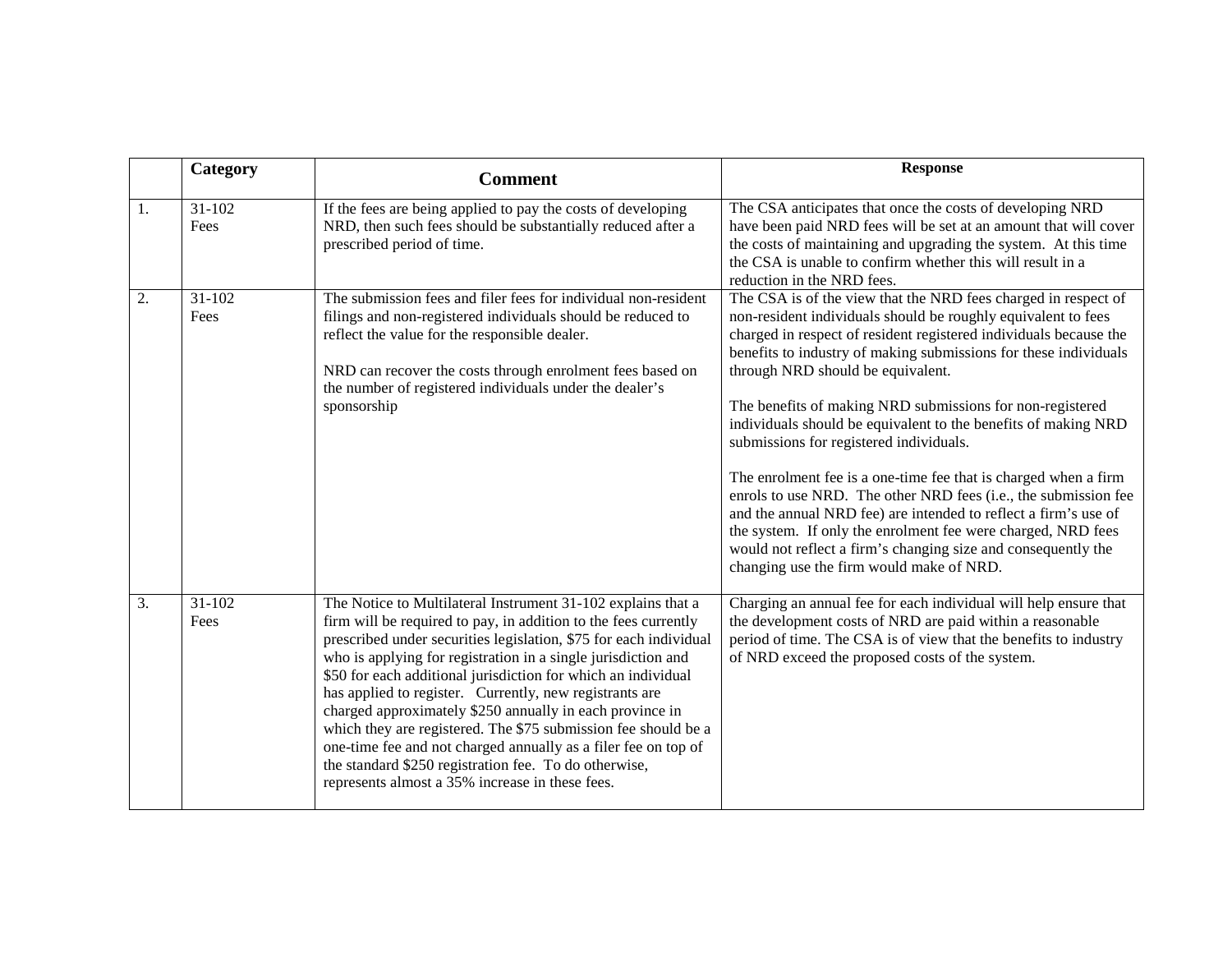|                  | Category       | <b>Comment</b>                                                                                                                                                                                                                                                                                                                                                         | <b>Response</b>                                                                                                                                                                                                                                                                                                                                                                                                                                                                                                                                                                                                                                                                            |
|------------------|----------------|------------------------------------------------------------------------------------------------------------------------------------------------------------------------------------------------------------------------------------------------------------------------------------------------------------------------------------------------------------------------|--------------------------------------------------------------------------------------------------------------------------------------------------------------------------------------------------------------------------------------------------------------------------------------------------------------------------------------------------------------------------------------------------------------------------------------------------------------------------------------------------------------------------------------------------------------------------------------------------------------------------------------------------------------------------------------------|
| $\overline{4}$ . | 31-102<br>Fees | Why are the fees for registered individuals and non-registered<br>individuals different?                                                                                                                                                                                                                                                                               | The CSA is reconsidering whether fees for registered and non-<br>registered individuals should be different. If the proposed fees<br>(set out in the December 14, 2001 notice) change, the CSA will<br>publish a notice describing the new proposed fees.                                                                                                                                                                                                                                                                                                                                                                                                                                  |
| 5.               | 31-102<br>Fees | The \$50 NRD fee charged for each additional jurisdiction in<br>which an individual is registered is onerous.                                                                                                                                                                                                                                                          | The CSA is of the view that fees should be greater in respect of<br>individuals submitting information to multiple jurisdictions since<br>NRD will benefit these individuals more than individuals who<br>are only submitting information to a single regulator.<br>The CSA is of view that the benefits to be derived by individuals<br>submitting materials to multiple regulators exceed the proposed<br>fees to those individuals.                                                                                                                                                                                                                                                     |
| 6.               | 31-102<br>Fees | Firms should not be charged for individuals who are<br>terminated within four weeks after the December 15 <sup>th</sup> annual<br>renewal payment date. Advanced notice to regulators of such<br>terminations is not practical because a dealer generally is not<br>aware that an individual is leaving the firm until they have<br>left.                              | The annual fee payment date will be moved to December 31.<br>Those jurisdictions that will maintain a renewal system will have<br>an annual renewal date of December 31. Given that fee payment<br>and renewal will occur on the same date, refunds will not be<br>given for individuals who leave a firm after the renewal date.<br>Because there is no "renewal date" under a permanent<br>registration system (only a suspension date if fees are not paid),<br>the CSA disagree that a jurisdiction that has implemented a<br>permanent registration system should refund a firm if individuals<br>leave the firm after the annual fee payment date but before the<br>suspension date. |
| 7.               | 31-102<br>Fees | Despite the benefits listed in the OSC's economist's report,<br>there are concerns that the benefits and value to industry do<br>not justify the cost of NRD, especially since the costs are<br>being borne by industry.<br>The operational efficiencies that will be derived from NRD do<br>not warrant the registration fee increases imposed on industry<br>by NRD. | The CSA has reviewed the survey conducted by the Chief<br>Economist's Office of the Ontario Securities Commission and is<br>of view that the benefits to industry of NRD exceed the<br>proposed costs of the system.                                                                                                                                                                                                                                                                                                                                                                                                                                                                       |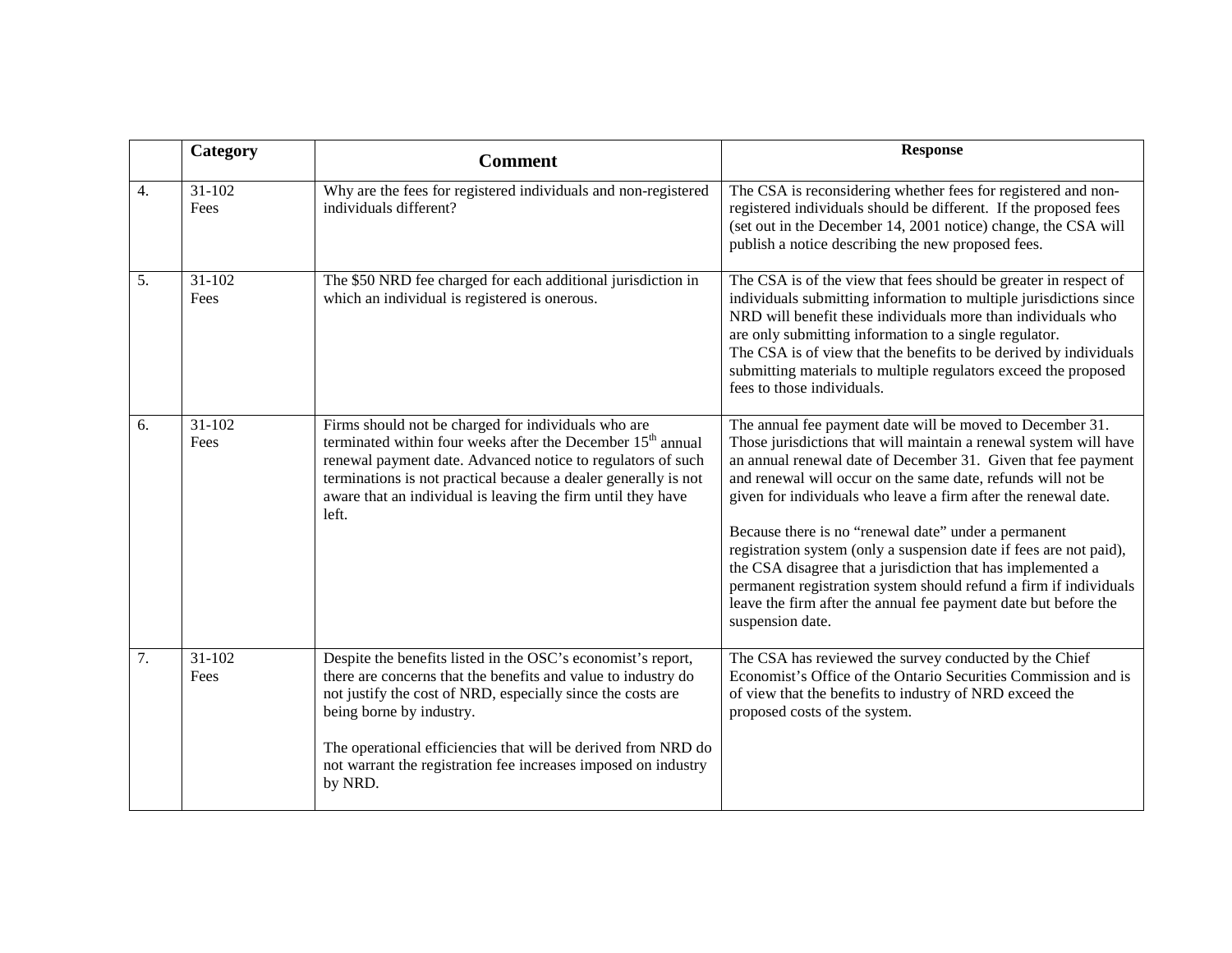|     | Category           | <b>Comment</b>                                                                                                                                                                                                                                                                                                                                                                                                                                                                                                                                                                                                                                                                                                                                                                    | <b>Response</b>                                                                                                                                                                                                                                                                                                                                                                                                                                                                                      |
|-----|--------------------|-----------------------------------------------------------------------------------------------------------------------------------------------------------------------------------------------------------------------------------------------------------------------------------------------------------------------------------------------------------------------------------------------------------------------------------------------------------------------------------------------------------------------------------------------------------------------------------------------------------------------------------------------------------------------------------------------------------------------------------------------------------------------------------|------------------------------------------------------------------------------------------------------------------------------------------------------------------------------------------------------------------------------------------------------------------------------------------------------------------------------------------------------------------------------------------------------------------------------------------------------------------------------------------------------|
| 8.  | $31 - 102$<br>Fees | The cost of NRD should be borne by the regulators because it<br>will be used by them to execute their obligations and<br>systematize their procedures. Rather than imposing NRD fees<br>in addition to existing registration fees, the existing<br>registration fees should be used to pay the costs of NRD.<br>Since NRD is aimed at upgrading the technology and<br>processes of the regulators, the cost of NRD should be first<br>paid from the savings gained by regulators before levying fees<br>upon industry to recover the cost of NRD.<br>Industry should not have to pay the cost of NRD. The<br>regulators should use the registration fees to pay for it since<br>the establishment and maintenance of NRD is for the<br>fulfilment of the regulators' obligations. | To submit and maintain current and accurate registration<br>information is the obligation of registrants. Given the benefits<br>that industry is expected to derive from such functionality as the<br>electronic filing and storage of registration information, the CSA<br>is of the view that the proposed NRD fees are reasonable.<br>Only after NRD is operational will the CSA be able to determine<br>whether savings derived from the system will permit the<br>reduction of regulatory fees. |
| 9.  | 31-102             | In Part 1.1, the inclusions of definitions of "NRD number"<br>and "NRD Account" (in order to identify the account<br>designated under Part 3.2 (c)) would be helpful. In addition,<br>the words "through NRD" in Parts $5.1$ (1), $5.2$ (1) and $5.3$ (1)<br>should be replaced with "from the filer's NRD Account".                                                                                                                                                                                                                                                                                                                                                                                                                                                              | Staff have added definitions for these terms to MI 31-102. Staff<br>did not make the second requested change as, in the opinion of<br>Staff, the provision is clear. Staff did, however change (2) of<br>these provisions to reference the firm filer's NRD account                                                                                                                                                                                                                                  |
| 10. | 31-102             | In Part 4.2 (b) (ii) replace "any" with "a"                                                                                                                                                                                                                                                                                                                                                                                                                                                                                                                                                                                                                                                                                                                                       | Subsection 4.2(b)(ii) of MI 31-102 stipulates that in order to use<br>NRD a firm filer must deliver to the NRD administrator "any<br>Form 31-102F2 completed under section 4.2". MI 31-102 does<br>not stipulate that "a Form 31-102F2" be delivered to the NRD<br>administrator as such a form will not always be required before a<br>firm filer can use NRD.                                                                                                                                      |
| 11. | 31-102             | In Part $4.4$ (2) reference is made to "any change to the contact<br>information previously submitted" while in Part 4.3 reference<br>is made to "of a change to the information" as triggering an<br>obligation to provide a completed Form 31-102F3 and Form<br>31-102F1 respectively. Was it intended to differentiate                                                                                                                                                                                                                                                                                                                                                                                                                                                         | "Information" as referenced in subsection 4.3 includes any<br>information on the Form 31-102F1 save for the legal name of<br>the firm and NRD account information. "Contact information"<br>as referenced in subsection 4.4(2) means item 2 of the Form 31-<br>102F3. This form instructs a firm to complete items 1, 2 and 4 if                                                                                                                                                                     |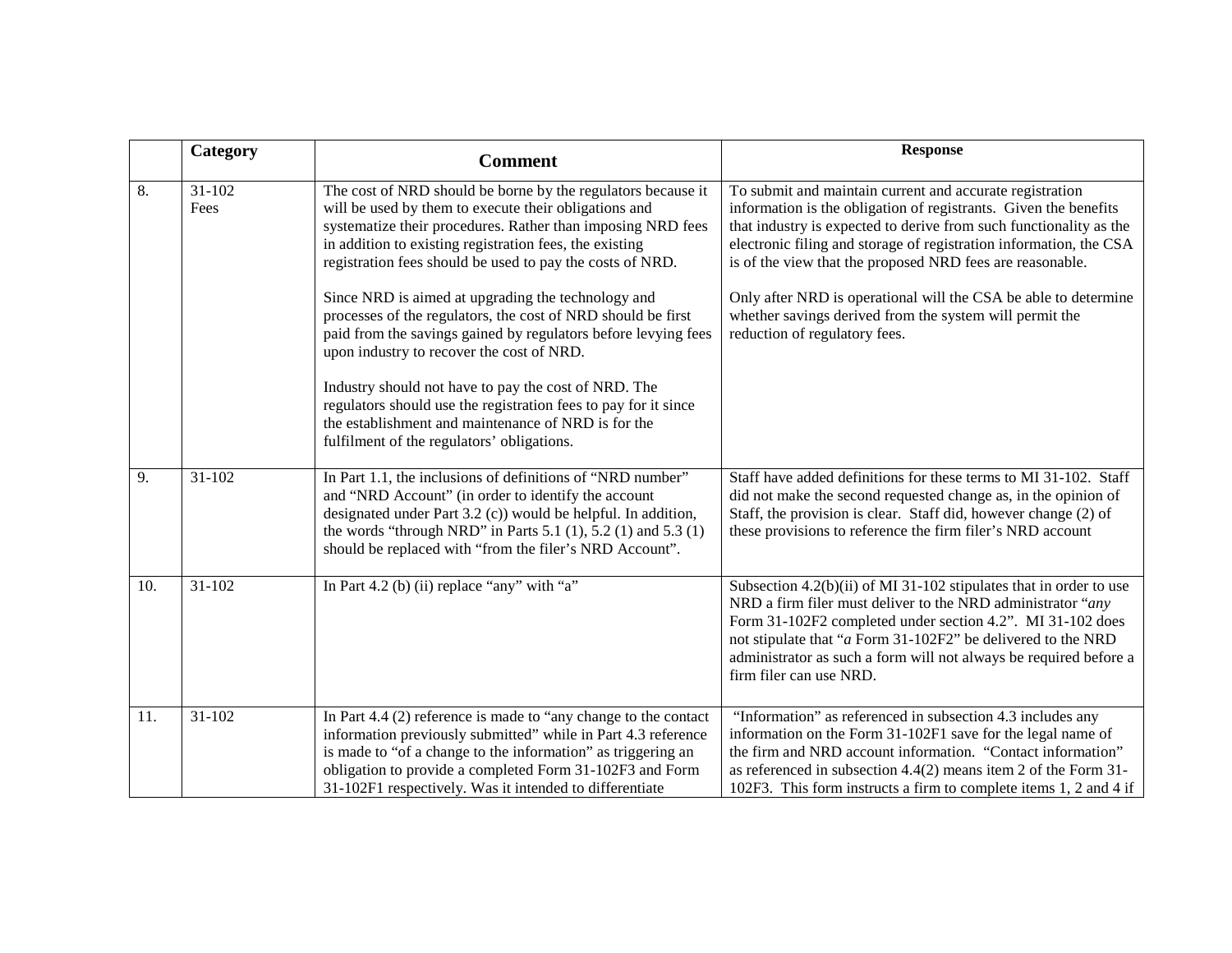|     | Category   | <b>Comment</b>                                                                                                                                                                                                                                                              | <b>Response</b>                                                                                                                                                                                                                                                                                                                                                                                                                                                                                                                                                                                                                                                                                                                                                               |
|-----|------------|-----------------------------------------------------------------------------------------------------------------------------------------------------------------------------------------------------------------------------------------------------------------------------|-------------------------------------------------------------------------------------------------------------------------------------------------------------------------------------------------------------------------------------------------------------------------------------------------------------------------------------------------------------------------------------------------------------------------------------------------------------------------------------------------------------------------------------------------------------------------------------------------------------------------------------------------------------------------------------------------------------------------------------------------------------------------------|
|     |            | between information and contact information? If so, what<br>information on Form 31-102F3 is "contact information"?                                                                                                                                                          | a change to contact information in item 2 occurs.                                                                                                                                                                                                                                                                                                                                                                                                                                                                                                                                                                                                                                                                                                                             |
| 12. | 31-102     | Consider making reference to Form 33-109F5 with the other<br>listed forms in Section 2.1 or exclude it by specific reference.                                                                                                                                               | Subsection 2.1 only references submissions that are to be made<br>electronically through NRD.<br>Changes to an individual's registration information previously<br>submitted on Form 33-109F4 will be made directly to the Form<br>33-109F4 electronically through NRD. This submission type is<br>referenced in item number 4 of subsection 2.1 of MI 31-102. A<br>Form 33-109F5 will only be used<br>a) when an individual filer is required (either under the<br>transition process or the temporary hardship exemption) to<br>notify the securities regulatory authorities or regulators of a<br>change in paper format or<br>b) when a firm filer is required to notify the securities<br>regulatory authorities or regulators of a change to its Form 3<br>information. |
| 13. | $31 - 102$ | Please clarify whether it is the intent of Section 8.7 that firm<br>filers provide notices in regards to changes to Form 4<br>information that occurred after August 31, 2002, no earlier<br>than October 28, 2002 (presupposing a September 1, 2002)<br>enforcement date). | Currently, November 25, 2002 is the proposed NRD launch date.<br>A firm's NRD access date will not be earlier than the NRD<br>launch date. As such, the earliest NRD access date would be<br>November 25, 2002. Any changes to Form 33-109F4<br>information by registered individuals (and non-registered<br>individuals) would not have to be submitted electronically<br>through NRD any earlier than 15 days after the firm's NRD<br>access date. Please note, however, that pursuant to MI 33-109 a<br>paper filing (a Form 33-109F5) would have to have been made<br>within five business days of most changes to an individual's<br>Form 4 information during this interim period.                                                                                      |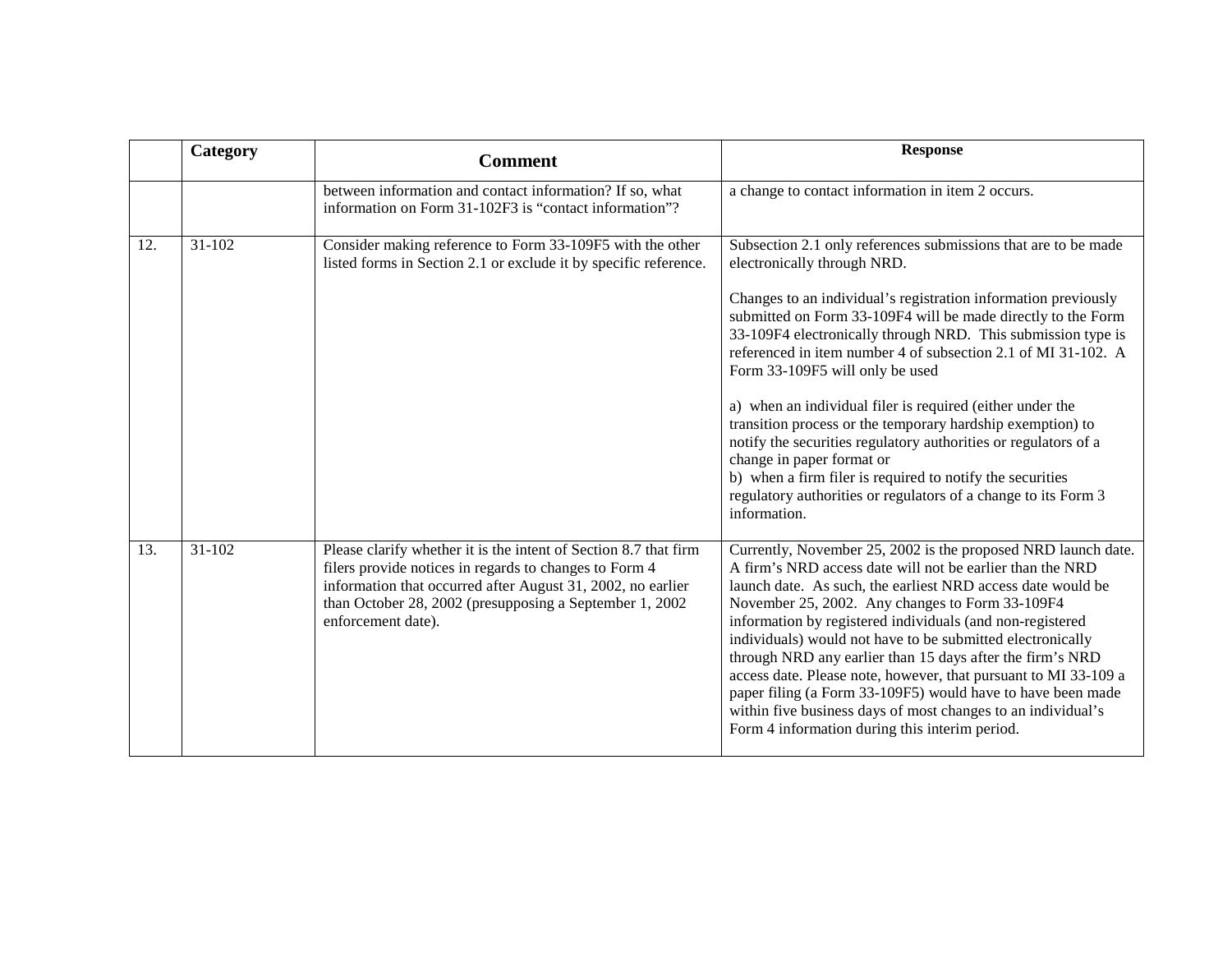|     | Category                                     | <b>Comment</b>                                                                                                                                                                                                                                                                                                                                                                                                                                                                                                                                                                                            | <b>Response</b>                                                                                                                                                                                                                                                                                                                                                                                                                                                                                                                                                                                                                                                                                                                                                                                                                                                                                                                                                                                                                                                                                                                                                                                                                                                                                                                                                                                                                  |
|-----|----------------------------------------------|-----------------------------------------------------------------------------------------------------------------------------------------------------------------------------------------------------------------------------------------------------------------------------------------------------------------------------------------------------------------------------------------------------------------------------------------------------------------------------------------------------------------------------------------------------------------------------------------------------------|----------------------------------------------------------------------------------------------------------------------------------------------------------------------------------------------------------------------------------------------------------------------------------------------------------------------------------------------------------------------------------------------------------------------------------------------------------------------------------------------------------------------------------------------------------------------------------------------------------------------------------------------------------------------------------------------------------------------------------------------------------------------------------------------------------------------------------------------------------------------------------------------------------------------------------------------------------------------------------------------------------------------------------------------------------------------------------------------------------------------------------------------------------------------------------------------------------------------------------------------------------------------------------------------------------------------------------------------------------------------------------------------------------------------------------|
| 14. | 31-102<br>Temporary<br>Hardship<br>Exemption | The actual time needed to prepare submissions in NRD format<br>as required by the hardship exemption provisions will depend<br>upon the nature of the technical difficulties encountered and the<br>size of the submission that has to be recreated. Since the<br>securities regulatory authorities will already have all of the<br>relevant information in paper format, the time limit should be<br>"as soon as practicable," or alternatively, no later than 10<br>business days after the unanticipated technical difficulties have<br>been resolved. The proposed 3 business day limit is too short. | Staff agree that 10 business days will be a reasonable amount of<br>time to update the NRD record after the temporary hardship<br>exemption has been employed. MI 31-102 has been amended<br>accordingly.<br>If further time is required in extraordinary circumstances, an<br>NRD filer may make an application under section 7.1 of MI 31-<br>102.                                                                                                                                                                                                                                                                                                                                                                                                                                                                                                                                                                                                                                                                                                                                                                                                                                                                                                                                                                                                                                                                             |
| 15. | 31-102<br>Termination                        | The procedures for terminating an employee in one province<br>and in all jurisdictions should be clearly listed so dealers are<br>certain what procedures they must follow.                                                                                                                                                                                                                                                                                                                                                                                                                               | The concept of "terminating" an individual's employment is<br>distinct from the concepts of "surrendering" or "changing" an<br>individual's individual category. If an individual's employment is<br>terminated then the firm will submit a 33-109F1 Notice of<br>Termination electronically through NRD. A Notice of<br>Termination terminates an individual's employment with a firm<br>in all jurisdictions. If an individual wishes to surrender or<br>change his or her individual category, he or she will submit a<br>Form 33-109F2 Change of Individual Categories electronically<br>through NRD. An individual may change his or her individual<br>category on a jurisdiction by jurisdiction basis.<br>For example, if an individual is registered in both Alberta and<br>Ontario, the individual may surrender his or her Alberta<br>registration using a Form 33-109F2 Change of Individual<br>Categories while remaining an Ontario registrant. However, if<br>the individual files a 33-109F1 Notice of Termination, he or she<br>will cease being employed with his or her firm in Alberta and<br>Ontario and the individual's registration in both jurisdictions<br>will be suspended.<br>The procedures for when and how to submit a Notice of<br>Termination and a Change of Individual Categories<br>electronically through NRD are clearly set out in MI 33-109 and<br>the user interface on the NRD system. |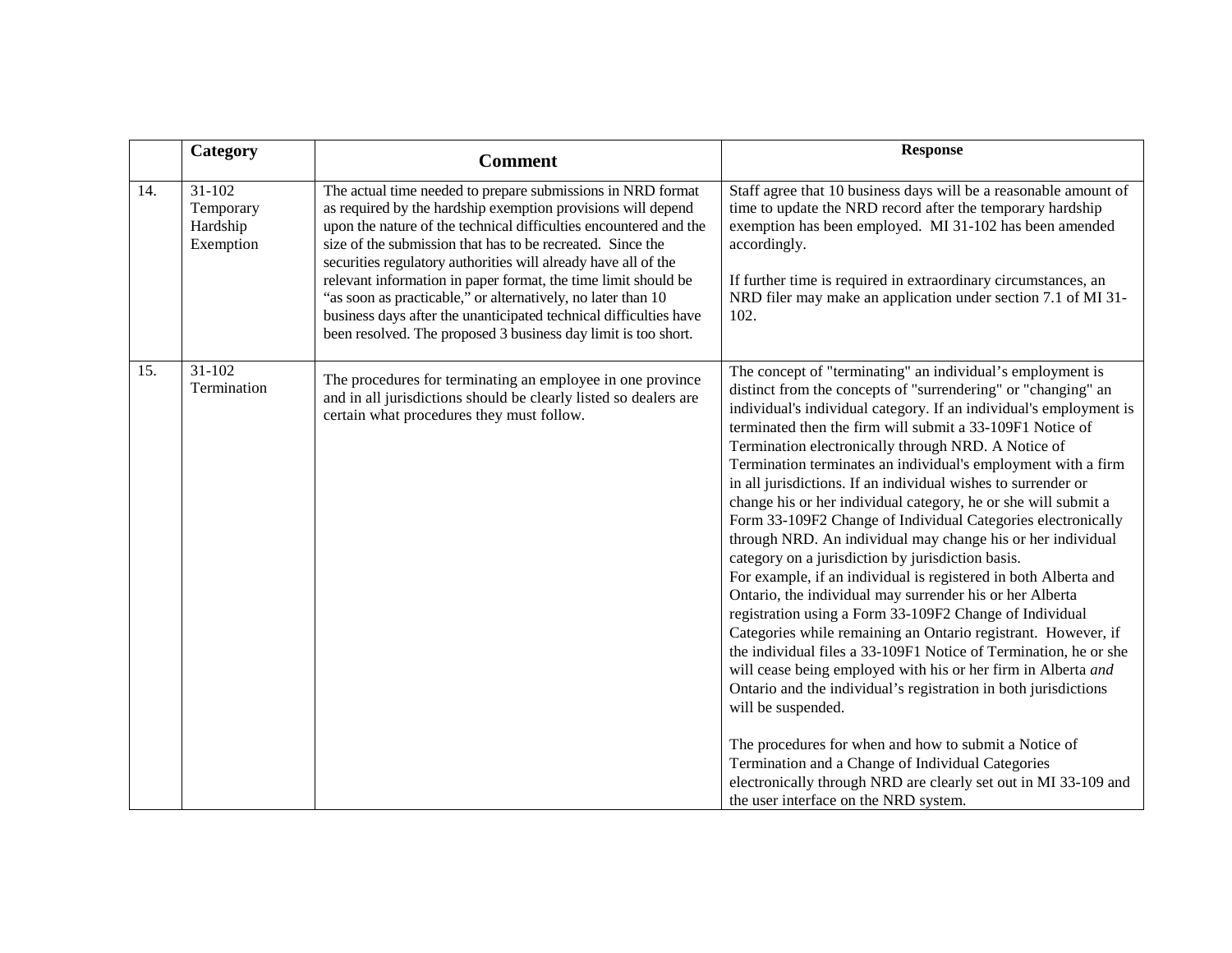|     | Category                 | <b>Comment</b>                                                                                                                                                                                                                                                                                                                                                                                                                                                                                        | <b>Response</b>                                                                                                                                                                                                                                                                                                                                                                                                                                                                                                                                                                                                                                                                                                                                                                                                                                                                                                                              |
|-----|--------------------------|-------------------------------------------------------------------------------------------------------------------------------------------------------------------------------------------------------------------------------------------------------------------------------------------------------------------------------------------------------------------------------------------------------------------------------------------------------------------------------------------------------|----------------------------------------------------------------------------------------------------------------------------------------------------------------------------------------------------------------------------------------------------------------------------------------------------------------------------------------------------------------------------------------------------------------------------------------------------------------------------------------------------------------------------------------------------------------------------------------------------------------------------------------------------------------------------------------------------------------------------------------------------------------------------------------------------------------------------------------------------------------------------------------------------------------------------------------------|
|     |                          |                                                                                                                                                                                                                                                                                                                                                                                                                                                                                                       | It should be noted that there may be some confusion between<br>terminations of employment and changes of individual<br>categories because presently, a Uniform Termination Notice is<br>used to notify regulators of both terminations of employment<br>and surrenders or changes to individual categories.<br>Please note that individual categories include registration<br>categories and categories of non-registered individuals.                                                                                                                                                                                                                                                                                                                                                                                                                                                                                                       |
| 16. | $31 - 102$<br>Transition | With respect of Section 8.6 and 8.9 it should be possible to<br>make the necessary changes to NRD in instances when the<br>firm filer has submitted an application in writing <b>prior</b> to the<br>data transfer date.                                                                                                                                                                                                                                                                              | If an individual's application for registration or application to<br>change or surrender a registration category has been approved<br>by the data transfer date, that individual's updated record will be<br>on the relevant securities regulatory authorities' legacy systems.<br>Information must be on one or more legacy system to form part<br>of the data transfer.<br>If an application is not approved prior to the data transfer date,<br>NRD must be updated directly by the individual upon receipt of<br>confirmation of approval of the change or surrender. This<br>"update" will take the form of Form 33-109F4 completion.<br>The securities regulatory authorities will make every effort to<br>ensure that as many pending applications are processed as<br>possible prior to the data transfer date. It is in the best interests<br>of all parties to include as much information as is possible in the<br>data transfer. |
| 17. | $31 - 102$<br>Transition | Requiring each individual to complete an updated F4 is an<br>unfair regulatory burden that will be costly and time<br>consuming. It will be even more burdensome for larger<br>dealers to accomplish this within a 12-month period. Dealers<br>should have to only review the tombstone information for<br>accuracy and the Regulators should input the required F4<br>information for existing registrants because they already have<br>information on file. One firm estimates that it will have to | NRD is designed to be a complete database of individual<br>registration information rather than a simple information<br>delivery system. NRD was designed as such to bring maximum<br>benefits to industry and the participating CSA. A few of the<br>benefits of a complete database to industry include:<br>1. Easy access by firms, directly through an AFR, to the<br>information the securities regulatory authorities hold on firms'                                                                                                                                                                                                                                                                                                                                                                                                                                                                                                   |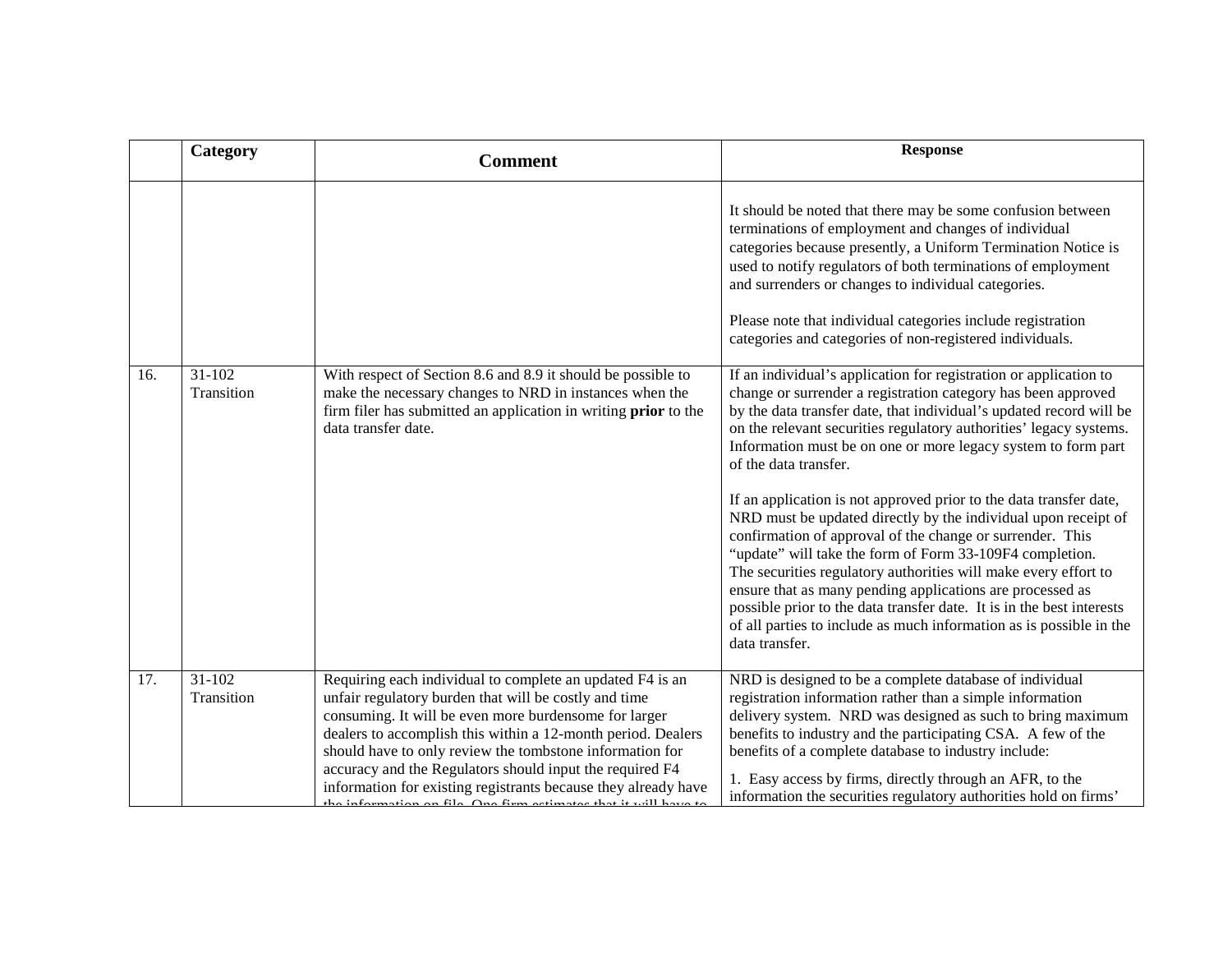| Category | <b>Comment</b>                                                                                                                                                                                                                                          | <b>Response</b>                                                                                                                                                                                                                                                                                                                                                                                       |
|----------|---------------------------------------------------------------------------------------------------------------------------------------------------------------------------------------------------------------------------------------------------------|-------------------------------------------------------------------------------------------------------------------------------------------------------------------------------------------------------------------------------------------------------------------------------------------------------------------------------------------------------------------------------------------------------|
|          | the information on file. One firm estimates that it will have to<br>hire 5 additional people and spend \$266,000 to comply with<br>the proposed transition rules for all F4s to be updated within                                                       | registered individuals and non-registered individuals in each<br>relevant jurisdiction. Firms can easily ensure that their records<br>are up to date and accurate.                                                                                                                                                                                                                                    |
|          | 12 months. The regulators should bear the burden and cost of<br>transferring all F4 data to NRD.                                                                                                                                                        | 2. Easy access by firms' registered and non-registered<br>individuals, directly through an AFR, to the Form 33-109F4                                                                                                                                                                                                                                                                                  |
|          | If the regulators transfer the F4 information to NRD, then<br>Dealers could possibly undertake a review to verify the accuracy<br>of certain data transferred by the securities regulatory<br>authorities. The scope of this review would be limited to | information of those individuals. This access makes it easy for<br>individuals to confirm that they have met their registration<br>information requirements under MI 33-109.                                                                                                                                                                                                                          |
|          | important and relevant data and exclude non-material historical<br>data, such as the requirement in Item 2 of Form 33-109F4 to<br>provide a 10 year residential history.                                                                                | 3. Easy access by firms, directly through an AFR, to the Form<br>33-109F4 information of potential transferee registrants (with<br>the permission of those registrants).                                                                                                                                                                                                                              |
|          | If it is decided that the firms and individuals are required to<br>complete the transfer of F4 information to NRD, then it is<br>suggested that:                                                                                                        | 4. Easy access by the relevant securities authorities to<br>information about registrants and non-registrants thereby<br>streamlining the approval process for transfer and change of<br>category applications. Ultimately, this will result in quicker                                                                                                                                               |
|          | only new individual registrants and existing ones that<br>transfer their registration be required to submit new<br>$F4s$ ;                                                                                                                              | turnaround of these applications.<br>The participating CSA have determined that the database should                                                                                                                                                                                                                                                                                                   |
|          | F4 information for existing registrants need only be<br>$\bullet$<br>updated as material changes occur in the information<br>and therefore their records will be updated on a "as<br>need basis";                                                       | be populated directly by firms for a number of reasons. Most<br>importantly, compliance audits of firms have indicated that the<br>securities regulatory authorities do not have completely up to<br>date records of firms' registered and non-registered individuals.<br>A number of individuals have been remiss in complying with<br>their statutory obligations to inform the relevant securities |
|          | the transfer of the information be scheduled for after<br>the RRSP contribution season;                                                                                                                                                                 | authorities of changes to their registration information. In other<br>instances, the record of which registered individuals and non-<br>registered individuals are associated with which firm is                                                                                                                                                                                                      |
|          | there be no transition quotas as set out in s.8.5 of 31-<br>$\bullet$<br>102, only a deadline date that takes into account the<br>resource demands of the larger firms to comply with<br>the requirement;                                               | incorrect. Ultimately, Form 33-109F4 completion by firms in<br>NRD will give firms and individuals the opportunity to ensure<br>compliance with their obligations.                                                                                                                                                                                                                                    |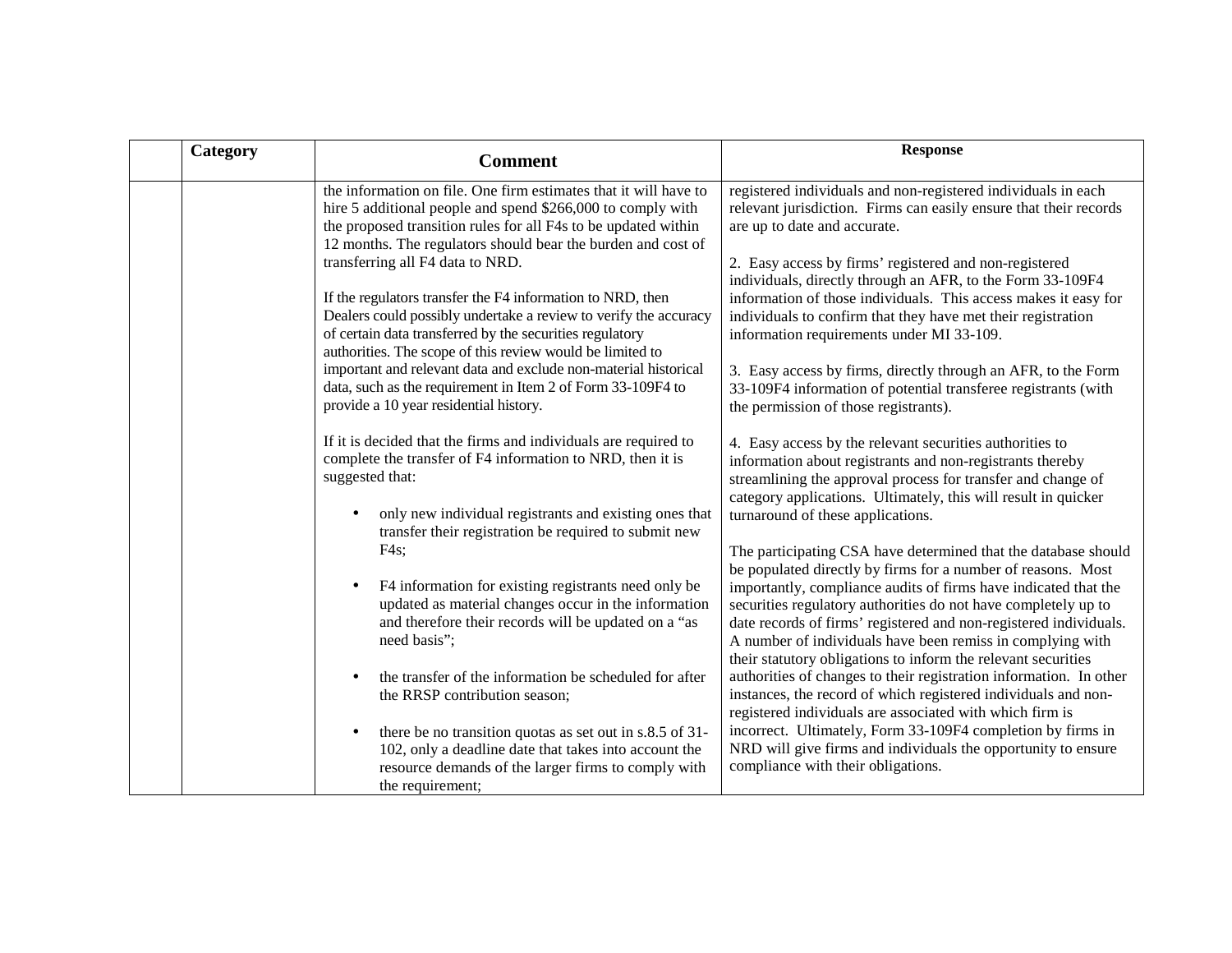| Category |                                                   | <b>Comment</b>                                                                                                                                                                                                                                                                                                                                                                                                                                                                                                                                                                                                     | <b>Response</b>                                                                                                                                                                                                                                                                                                                                                                                                                                                                                                                                                                                                                                                                                                                                                                                                                                                                                                                                                                                                                                                                                                                                                                                                                                                                                                                                                                                                                                                                                                                                                                                                                                                                                                                                                                                                                                                                                                                                                                                                                                             |
|----------|---------------------------------------------------|--------------------------------------------------------------------------------------------------------------------------------------------------------------------------------------------------------------------------------------------------------------------------------------------------------------------------------------------------------------------------------------------------------------------------------------------------------------------------------------------------------------------------------------------------------------------------------------------------------------------|-------------------------------------------------------------------------------------------------------------------------------------------------------------------------------------------------------------------------------------------------------------------------------------------------------------------------------------------------------------------------------------------------------------------------------------------------------------------------------------------------------------------------------------------------------------------------------------------------------------------------------------------------------------------------------------------------------------------------------------------------------------------------------------------------------------------------------------------------------------------------------------------------------------------------------------------------------------------------------------------------------------------------------------------------------------------------------------------------------------------------------------------------------------------------------------------------------------------------------------------------------------------------------------------------------------------------------------------------------------------------------------------------------------------------------------------------------------------------------------------------------------------------------------------------------------------------------------------------------------------------------------------------------------------------------------------------------------------------------------------------------------------------------------------------------------------------------------------------------------------------------------------------------------------------------------------------------------------------------------------------------------------------------------------------------------|
|          | individuals;<br>$\bullet$<br>$\bullet$<br>9 of F4 | NRD fees be waived or reduced to offset the costs to<br>the firms of getting new F4s from existing registered<br>the monthly quotas for the 12 month transition<br>schedule take into consideration the size of the<br>dealer. For example, a firm with more than 500 reps<br>should have a range requirement between 5%-10%.<br>A merger and acquisition should not be counted as<br>part of the 12 month completion schedule; and<br>full F4s only be required from individuals requesting<br>registration approval. Existing individual registrants<br>should at most only have to complete items $1 - 7$ , and | Please note that the securities regulatory authorities do not have<br>complete Form 4 information for registrants that obtained<br>registration using the old abbreviated Form 4A.<br>As the securities regulatory authorities are self-funding entities,<br>the cost of populating the database will be borne by industry in<br>any event. Form 33-109F4 completion by firms gives each firm<br>the ability to control their proportionate amount of any costs<br>associated with populating the database.<br>Some commentators have asked whether an NRD fee reduction<br>or waiver would accompany Form 33-109F4 completion by<br>firms. Please note that there will be no submission fees for<br>Form 33-109F4 completion for current registered and non-<br>registered individuals for the sole purpose of populating the<br>database. The NRD set-up and user fees do not relate to Form<br>33-109F4 completion.<br>The CSA are cognizant of the fact that database population by<br>firms is not an insignificant undertaking. As such, the initial<br>draft of the rule staggered the database population period over a<br>ten month timeframe. After considering industry comments and<br>further analysing system capacity, the participating CSA have<br>agreed to lengthen the timeframe for database population. The<br>rule has been revised such that firms will be required to input<br>Form 33-109F4 information for various triggering events only<br>(e.g., transfer applications) for the first year after the launch<br>date. Over the next two years, firms will be required to input<br>Form 33-109F4 information for 5% (rather than the current<br>10%) of their registered and non-registered individuals each<br>month starting the second month after the implementation of<br>NRD. Please note, however, that there will be no Form 33-<br>109F4 completion requirements for the months of January<br>and February. The CSA are sympathetic to the concern that<br>firms will not be able to meet the Form 33-109F4 completion |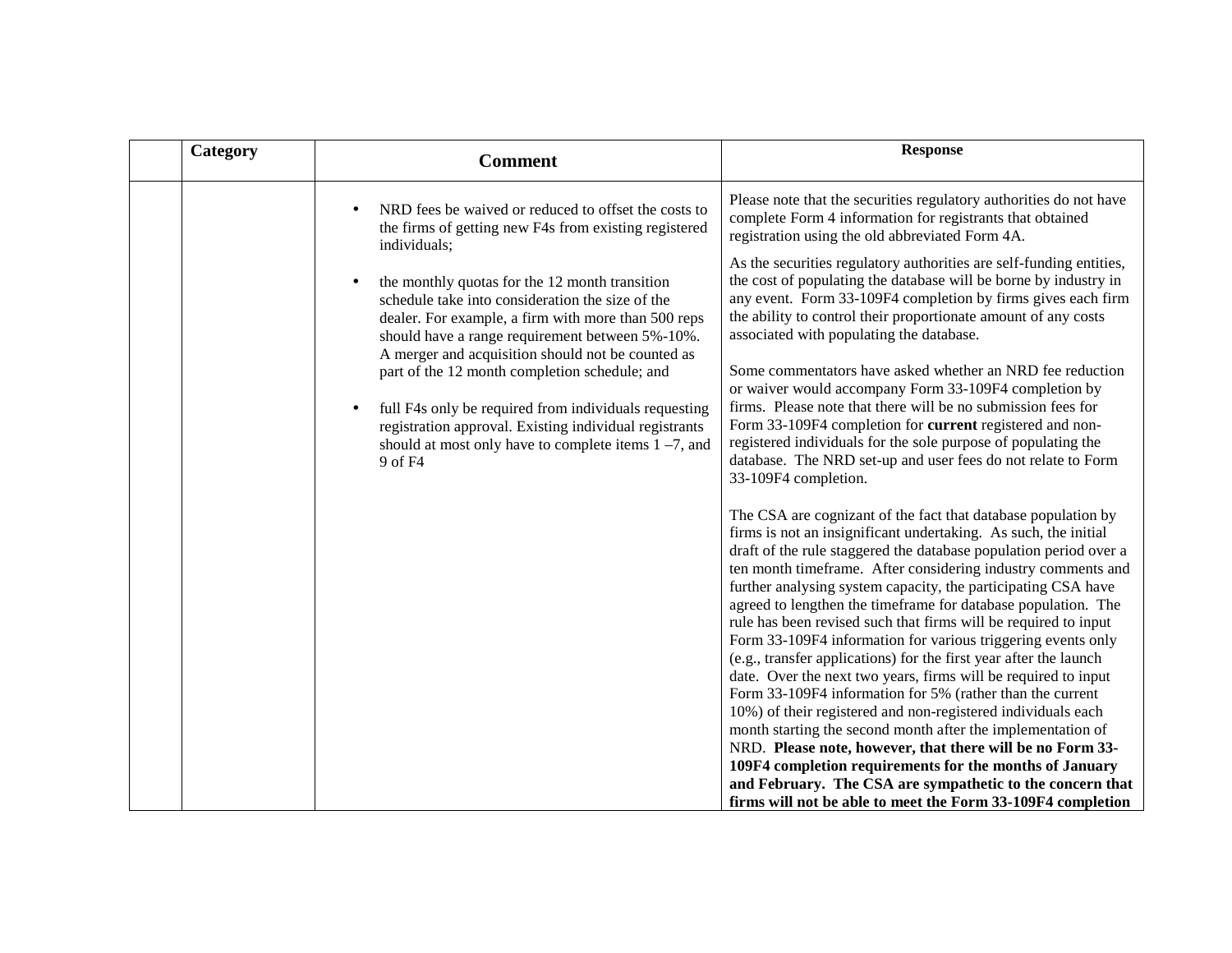|     | Category                 | <b>Comment</b>                                                                                                                                                                                                                                                                                                                                                                  | <b>Response</b>                                                                                                                                                                                                                                                                                                                                                                                                                                                                                                                                                                                                                                                                                                                                                                                                                                                                                                                                                                        |
|-----|--------------------------|---------------------------------------------------------------------------------------------------------------------------------------------------------------------------------------------------------------------------------------------------------------------------------------------------------------------------------------------------------------------------------|----------------------------------------------------------------------------------------------------------------------------------------------------------------------------------------------------------------------------------------------------------------------------------------------------------------------------------------------------------------------------------------------------------------------------------------------------------------------------------------------------------------------------------------------------------------------------------------------------------------------------------------------------------------------------------------------------------------------------------------------------------------------------------------------------------------------------------------------------------------------------------------------------------------------------------------------------------------------------------------|
|     |                          |                                                                                                                                                                                                                                                                                                                                                                                 | obligations during the peak of the RRSP season. Ultimately,<br>the database population will be complete within three years of<br>the launch of NRD rather than within 12 months.                                                                                                                                                                                                                                                                                                                                                                                                                                                                                                                                                                                                                                                                                                                                                                                                       |
| 18. | $31 - 102$<br>Transition | Large firms anticipate having many pending applications for<br>registration that are not included in the Data Transfer.<br>Therefore, it will be extremely difficult for such firms to have                                                                                                                                                                                     | Staff will endeavour to process as many applications for<br>registration prior to the data transfer date so as to minimize any<br>potential backlog of applications.                                                                                                                                                                                                                                                                                                                                                                                                                                                                                                                                                                                                                                                                                                                                                                                                                   |
|     |                          | the pending applicants complete F4s within 15 days of having<br>access to NRD. It is suggested that a minimum of 30 days or<br>staggered submission times based on firm size would be more<br>appropriate.                                                                                                                                                                      | Staff agree, however, that a 30 business day period would be<br>reasonable in the circumstances. MI 31-102 has been amended<br>accordingly.                                                                                                                                                                                                                                                                                                                                                                                                                                                                                                                                                                                                                                                                                                                                                                                                                                            |
| 19. | $31-102$<br>Transition   | Please consider developing a process to ensure that the<br>registration data is accurate and up to date prior to the<br>population of the database with tombstone information.<br>Alternatively, please consider a post-implementation phase<br>that would allow for corrections to be made to the records of<br>the securities regulators without triggering unwarranted fees. | The CSA's NRD Transition Committee is concerned about how<br>to best ensure the accuracy of the tombstone information. As<br>such, they are considering different procedures and processes to<br>increase the percentage of accuracy of this information. One<br>suggestion is that some securities regulatory authorities may<br>consider providing each firm with a list of registrants registered<br>in the jurisdiction at least once or twice prior to the data<br>conversion date. The list would include the birth dates of each<br>registrant. Firms would be able to confirm that the information<br>contained on the report is correct. The NRD Transition<br>Committee will update industry on its decisions regarding this<br>issue.<br>Otherwise, firms will be required on a no-cost basis to input a<br>Form 33-109F4 for each registrant. Firms should elect to input a<br>Form 33-109F4 for any individuals about whom they are<br>concerned in the first 5% tranche. |
| 20. | $31-102$<br>Transition   | The information requirements for existing registered<br>individuals should be abbreviated because they are already<br>registered and are not reapplying for approval and thus have<br>no need to provide information such as their residential and<br>employment history.                                                                                                       | NRD is designed to be a complete database of information. As<br>such, the system is not designed for partial Form 33-109F4<br>completion.                                                                                                                                                                                                                                                                                                                                                                                                                                                                                                                                                                                                                                                                                                                                                                                                                                              |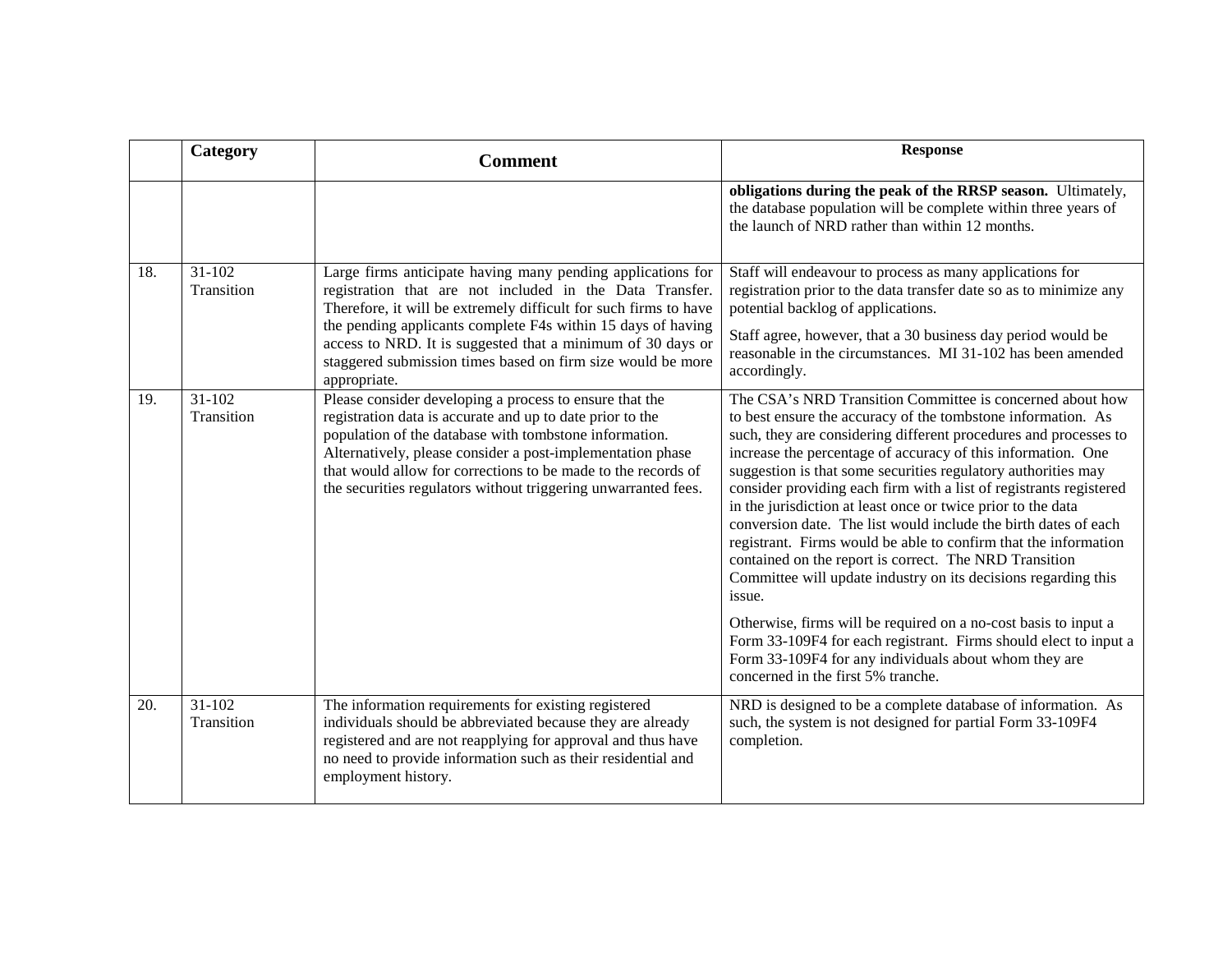|     | Category                      | <b>Comment</b>                                                                                                                                                                                                                                                                                                                                                                                                                                                                                                                                                                                                                                                              | <b>Response</b>                                                                                                                                                                                                                                                                                                                                                                                                                                |
|-----|-------------------------------|-----------------------------------------------------------------------------------------------------------------------------------------------------------------------------------------------------------------------------------------------------------------------------------------------------------------------------------------------------------------------------------------------------------------------------------------------------------------------------------------------------------------------------------------------------------------------------------------------------------------------------------------------------------------------------|------------------------------------------------------------------------------------------------------------------------------------------------------------------------------------------------------------------------------------------------------------------------------------------------------------------------------------------------------------------------------------------------------------------------------------------------|
| 21. | 31-102<br>Transition<br>s.8.4 | Having only a short period, 15 business days after NRD<br>access date, to confirm the accuracy of NRD information for<br>all business locations will have consequences on operational<br>effectiveness. For example, one firm has over 1,450 locations.<br>It is recommend that a minimum of 30 business days or<br>staggered submission times for Form 33-109F3 based on firm<br>size/number of branch offices would be more appropriate.                                                                                                                                                                                                                                  | Staff agree that a 30 business day period would be reasonable in<br>the circumstances. MI 31-102 has been amended accordingly.                                                                                                                                                                                                                                                                                                                 |
| 22. | 31-102<br>Implementation      | The proposed implementation dates of September, October,<br>November 2002 and January 2003 are the busiest times for<br>registration activity due to the RRSP season and the need for<br>additional registrants. The timing of the Continuing Education<br>reporting requirements and the proposed December 2002<br>transition to permanent registration add to the burden and risk<br>of implementing NRD at the proposed times. To ease the<br>burden on industry and for an effective implementation of<br>NRD consideration should be given for a Spring 2003<br>effective date.<br>Several commentators supported a pilot or field test prior to<br>the launch of NRD. | The CSA has decided upon an NRD launch date of November<br>25,2002. By changing the transition requirements of<br>Multilateral Instrument 31-102, the regulators expect that the<br>burden on industry of launching at this time should be<br>significantly reduced.<br>At this time the regulators are of the view that given the other<br>testing that will be done on the system prior to its launch a pilot<br>test will not be necessary. |
| 23. | $31 - 102$<br>Implementation  | On commentator proposed an October 2002 effective date for<br>small firms and an April 2003 effective date for large firms<br>for the purpose of allowing for a better testing period with<br>manageable groups in the beginning.                                                                                                                                                                                                                                                                                                                                                                                                                                           | Staff has considered implementation plans such as this but have<br>come to the conclusion that they are administratively very<br>complex and that all testing should be finalized prior to the<br>mandated use of the system.                                                                                                                                                                                                                  |
| 24. | 31-102CP                      | Section 2.1 should refer to "securities regulatory authorities"<br>as opposed to "securities regulatory authority".                                                                                                                                                                                                                                                                                                                                                                                                                                                                                                                                                         | Staff agree with this comment and have revised the MI 31-102<br>companion policy accordingly.                                                                                                                                                                                                                                                                                                                                                  |
| 25. | 31-102F1                      | With regard to the Initial Filing under NRD, given that<br>securities regulators are already aware of the legal names of<br>firm filers and firm filers are obliged to notify the securities<br>regulators of any change in their legal name, why is it<br>necessary to provide documentary evidence that confirms the                                                                                                                                                                                                                                                                                                                                                      | The NRD administrator will be provided with a firm's legal<br>name only upon submission of NRD enrolment forms by a firm<br>with the NRD administrator. On occasion, the individual<br>submitting the enrolment forms may not be aware of, or may be<br>misinformed about, the correct legal name of the firm.                                                                                                                                 |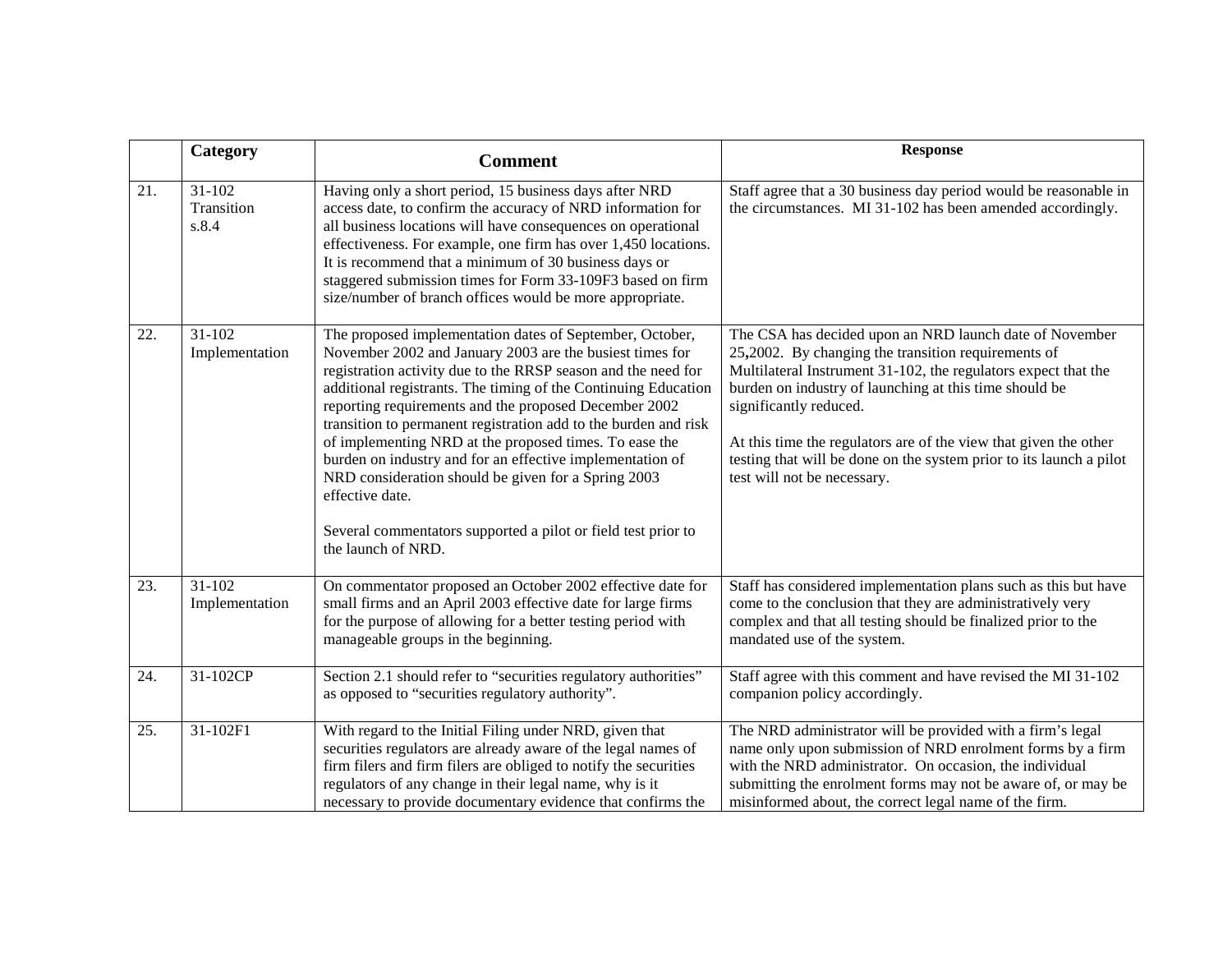|     | Category                                                                                            | <b>Comment</b>                                                                                                                                                                                                                                                                                                                                                                                                                                                                                                                                | <b>Response</b>                                                                                                                                                                                                                                                                                                                                                                                                                                                                        |
|-----|-----------------------------------------------------------------------------------------------------|-----------------------------------------------------------------------------------------------------------------------------------------------------------------------------------------------------------------------------------------------------------------------------------------------------------------------------------------------------------------------------------------------------------------------------------------------------------------------------------------------------------------------------------------------|----------------------------------------------------------------------------------------------------------------------------------------------------------------------------------------------------------------------------------------------------------------------------------------------------------------------------------------------------------------------------------------------------------------------------------------------------------------------------------------|
| 26. | legal name of a firm filer.<br>31-102F1<br>With regard to change to Previous Filing please consider |                                                                                                                                                                                                                                                                                                                                                                                                                                                                                                                                               | The NRD administrator wants to make certain that all firm legal<br>names entered on NRD are correct. The NRD administrator also<br>wants to confirm that no duplicate firms show up on the system<br>(albeit with slightly different names).<br>A simple and economical way to obtain accurate legal name<br>information is to ask for documents such as the articles of<br>incorporation, business registration, etc.<br>Bullet number two under Previous Filing in Form 31-102F1 has |
|     |                                                                                                     | replacing the second bullet with "Change in information in<br>section 3" as the reference to "other change to account<br>information" is unclear as no section of the form is entitled<br>account information. This change would be consistent with<br>the language found in the third paragraph of Section 4. Please<br>consider revising the first sentence in Section 4. The phrase<br>"shall complete a Change of Previous Filling to this form" is<br>awkward. A similar change is suggested in the third sentence<br>of this paragraph. | been changed to read "NRD account information." Item number<br>3 of Form 31-102F1 has been changed to read "NRD Account<br>Information for Electronic Pre-authorized Debit".                                                                                                                                                                                                                                                                                                           |
| 27. | 31-102F1<br>Appendix                                                                                | In the preamble above section 1, reference is made to the<br>terms and condition of use <i>above</i> and below. Which terms<br>and conditions are above?                                                                                                                                                                                                                                                                                                                                                                                      | The opening to the Appendix has been revised to reference the<br>"following terms and conditions".                                                                                                                                                                                                                                                                                                                                                                                     |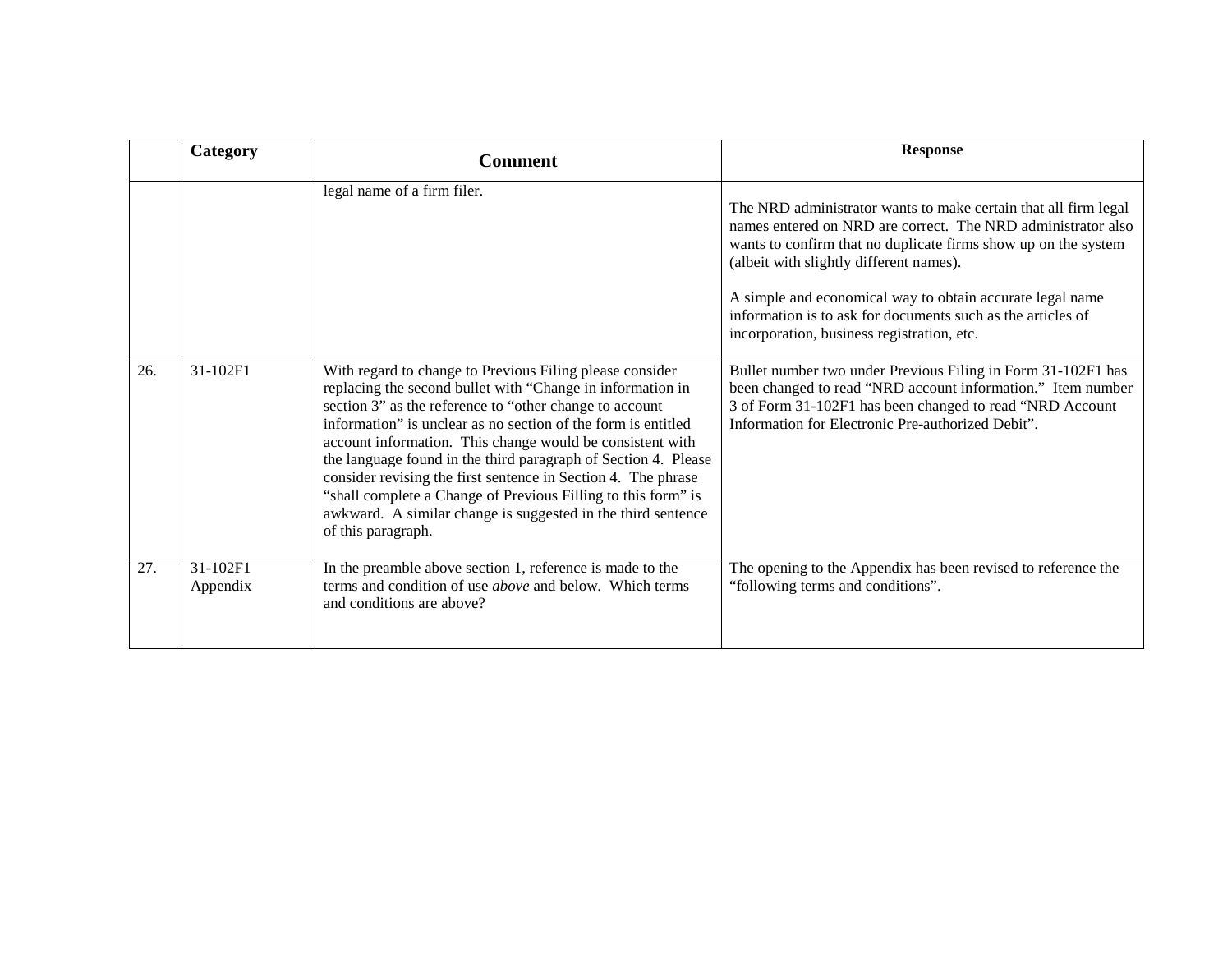|     | Category             | <b>Comment</b>                                                                                                                                                                                                                                                                                                                                                      | <b>Response</b>                                                                                                                                                                                                                                                                                                                                                                                                   |
|-----|----------------------|---------------------------------------------------------------------------------------------------------------------------------------------------------------------------------------------------------------------------------------------------------------------------------------------------------------------------------------------------------------------|-------------------------------------------------------------------------------------------------------------------------------------------------------------------------------------------------------------------------------------------------------------------------------------------------------------------------------------------------------------------------------------------------------------------|
| 28. | 31-102F1<br>Appendix | With respect of the second paragraph in Section 1 the<br>language should be modified such that firm filers are clearly<br>liable only for actions of individual filers who are sponsored<br>by the firm filer.                                                                                                                                                      | The liability provision has been amended to add the word "its"<br>before "AFRs and individual filers".<br>Please note that a firm's individual filers include its non-<br>registered individuals. These individuals are not sponsored by<br>the firm.                                                                                                                                                             |
| 29. | 31-102F1<br>Appendix | The use of the word "could" in the first sentence of the second<br>paragraph of Section 2 is troublesome as it is impossible for<br>any one to conclude that any particular use could not<br>overburden or impair NRD or the NRD's web site. The test<br>should be based on knowledge or belief that the use would<br>likely damage, disable, overburden or impair. | A firm filer will have to use its judgment to determine whether<br>or not its use of the system could be harmful to the system. Staff<br>have revised the form to include a test that is based on<br>"reasonable belief".                                                                                                                                                                                         |
| 30. | 31-102F1<br>Appendix | Both the fact that there is to be a penalty for payment for<br>unpaid fees of 1% per month and the fact that it is payable to<br>the NRD Administrator are objectionable. Is the rate to be<br>applied on a per diem basis or is it 1% for any late payment<br>within the first month?                                                                              | The relationship between a firm filer and the NRD adminstrator<br>is commercial in nature. As such, it is within the NRD<br>administrator's control to charge late penalties. Having said<br>that, NRD is designed to automatically withdraw fees from a<br>firm filer's account through an electronic debit system. As such,<br>fees would only be late if funds are not available in a firm filer's<br>account. |
|     |                      |                                                                                                                                                                                                                                                                                                                                                                     | Please note that the late payment penalty only applies to<br>NRD user fees payable to the NRD administrator.                                                                                                                                                                                                                                                                                                      |
| 31. | 31-102F1<br>Appendix | The limitation of liability provisions and disclaimers found in<br>section 6 should be amended such that NRD filers'<br>responsibilities and liabilities are suspended automatically<br>during a system failure.                                                                                                                                                    | These terms and conditions by and large relate to the use of<br>NRD. If NRD is not operational, these terms and conditions<br>will, for the most part, not be relevant.                                                                                                                                                                                                                                           |
| 32. | 31-102F1<br>Appendix | The terms of use can be amended by the NRD Administrator,<br>with CSRA approval, and firms are deemed to accept the new<br>terms by continued use of the system. We note however that<br>firms have no opportunity for input with respect to these                                                                                                                  | Material changes to the forms must be made following proper<br>legislative procedures. Those procedures include the publication<br>of the forms for comment.                                                                                                                                                                                                                                                      |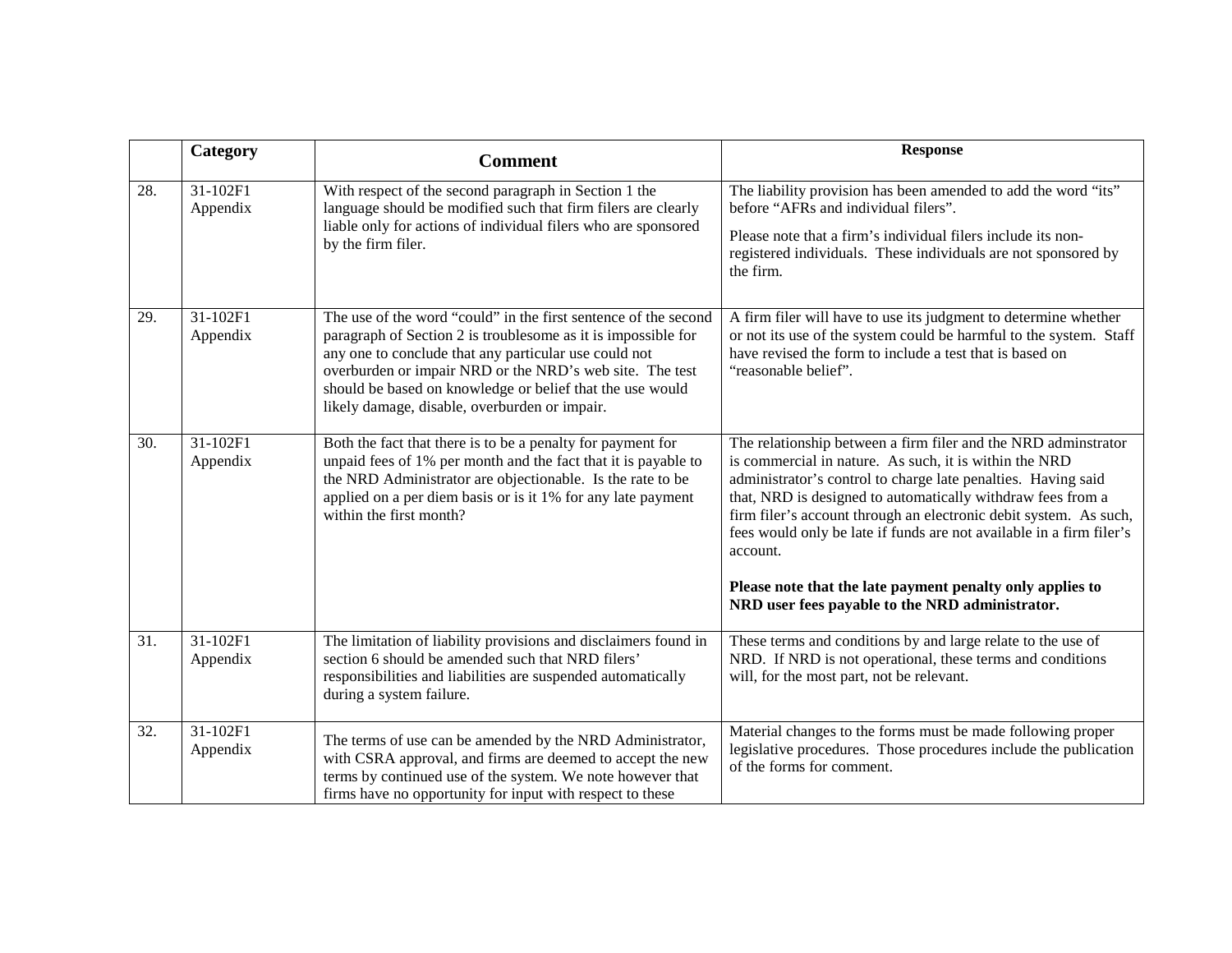|     | Category              | <b>Comment</b>                                                                                                                                                                                                                                                                                                                                                                                                 | <b>Response</b>                                                                                                                                                                                                                                                                                                |
|-----|-----------------------|----------------------------------------------------------------------------------------------------------------------------------------------------------------------------------------------------------------------------------------------------------------------------------------------------------------------------------------------------------------------------------------------------------------|----------------------------------------------------------------------------------------------------------------------------------------------------------------------------------------------------------------------------------------------------------------------------------------------------------------|
|     |                       | amendments and have been given no recourse beyond<br>abandoning use of the system.                                                                                                                                                                                                                                                                                                                             |                                                                                                                                                                                                                                                                                                                |
|     |                       | Use of the NRD is mandatory and "opting out" to avoid terms<br>that are found to be oppressive is not an option. Firms will in<br>fact have no recourse with respect to amendments that they do<br>not agree with. We are of the opinion that a process should be<br>established for approving amendments to the terms of use,<br>and the process should permit industry comment.                              |                                                                                                                                                                                                                                                                                                                |
|     |                       | Please indicate whether or not the CSRA will solicit<br>comments from the industry before a proposed amendment is<br>approved and further describe what realistic avenues of<br>recourse will be available to firms who take issue with<br>amendments made to the NRD terms of use                                                                                                                             |                                                                                                                                                                                                                                                                                                                |
| 33. | Manual<br>Definitions | Consider changing the definition of "sub-branch" to exclude<br>locations of a firm that do not need to be registered. At<br>present it reads "any location', which is confusing.                                                                                                                                                                                                                               | This definition will be redrafted for clarity.                                                                                                                                                                                                                                                                 |
| 34. | Manual<br>Chapter 3   | With regard to Chapter $3$ (C) consider providing instructions<br>as to how a firm will be given access to their NRD number, so<br>that they can put it on their 31-102F1 for initial enrolment<br>with the NRD Administrator.                                                                                                                                                                                 | Form 31-102F1 has been revised so that a firm filer will only<br>have to input an NRD number if a change is being made to the<br>previous Form 31-102F1. A firm filer will not yet be assigned a<br>number upon an initial filing. As such, the NRD number section<br>will not be completed by the firm filer. |
| 35. | Manual<br>Chapter 3   | On page 17 of Chapter 3 - "Enrolling Your Firm to Use the<br>NRD," a list is provided that sets out the sequence of actions to<br>be taken by a firm applying for registration for the first time as a<br>dealer, adviser or underwriter. We find the list helpful and<br>would ask that a similar list be included in the filer manual for<br>dealers, advisers and underwriters that are already registered. | The filer manual is being revised to reflect this comment.                                                                                                                                                                                                                                                     |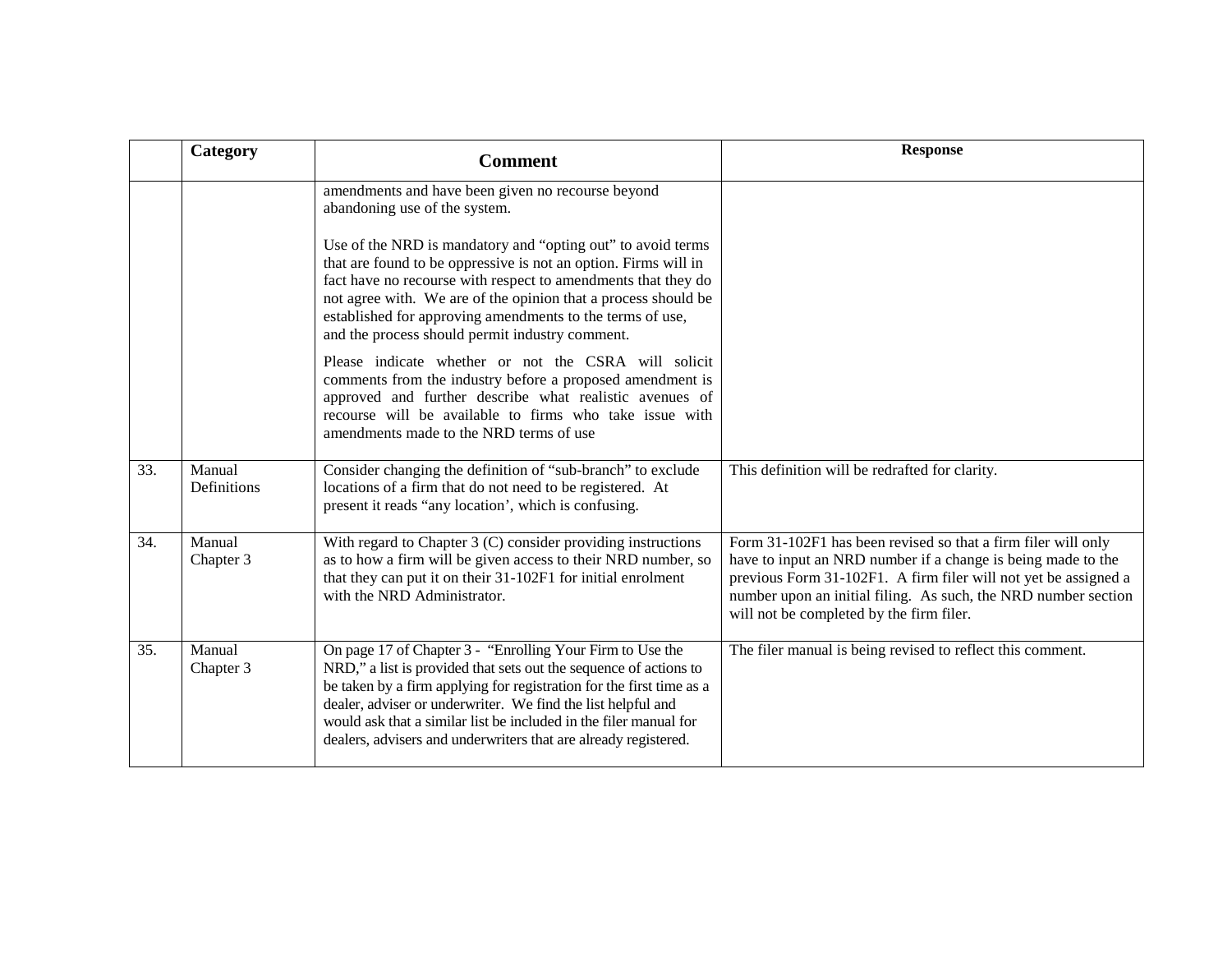|     | Category            | <b>Comment</b>                                                                                                                                                                                                                                                                                                                                                                                                                                                                                                                                                                                                                                                                                                                                                                                                       | <b>Response</b>                                                                                                                                                                                                                                                                                                                                                                                                                                                                                                                                                                                                                                                                                                                                                                                                                                                                                                                                                                                                                                                                                                                                                                                                                                                                                                                                                                                                                                                                                                                                        |
|-----|---------------------|----------------------------------------------------------------------------------------------------------------------------------------------------------------------------------------------------------------------------------------------------------------------------------------------------------------------------------------------------------------------------------------------------------------------------------------------------------------------------------------------------------------------------------------------------------------------------------------------------------------------------------------------------------------------------------------------------------------------------------------------------------------------------------------------------------------------|--------------------------------------------------------------------------------------------------------------------------------------------------------------------------------------------------------------------------------------------------------------------------------------------------------------------------------------------------------------------------------------------------------------------------------------------------------------------------------------------------------------------------------------------------------------------------------------------------------------------------------------------------------------------------------------------------------------------------------------------------------------------------------------------------------------------------------------------------------------------------------------------------------------------------------------------------------------------------------------------------------------------------------------------------------------------------------------------------------------------------------------------------------------------------------------------------------------------------------------------------------------------------------------------------------------------------------------------------------------------------------------------------------------------------------------------------------------------------------------------------------------------------------------------------------|
| 36. | Manual<br>Chapter 3 | Chapter 3 Section C 2(b) P.16 - mention is made of regulators<br>reviewing the firm's "application materials". Please indicate<br>the specific application materials being referred to by listing<br>these documents by name and/or form number.                                                                                                                                                                                                                                                                                                                                                                                                                                                                                                                                                                     | A firm's application materials are listed in s. 2.1 of MI 33-109.<br>Securities regulatory authorities or regulators may also ask for<br>some supporting materials at their discretion.                                                                                                                                                                                                                                                                                                                                                                                                                                                                                                                                                                                                                                                                                                                                                                                                                                                                                                                                                                                                                                                                                                                                                                                                                                                                                                                                                                |
| 37. | Manual<br>Chapter 5 | Chapter 5, P. 23 - It is mentioned that fees will be paid from<br>the firm's designated accounts automatically on December<br>$15th$ for annual registration fees.<br>Firms need to arrange and plan the collection of monies from<br>advisors in advance. In addition, firms should also be given<br>the opportunity to verify the correctness of the amounts being<br>automatically withdrawn prior to such withdrawal so as to<br>enable them to reconcile their own records prior to the<br>payment of these fees.<br>We would like to see a clear statement indicating whether<br>annual registration for all provinces will also be at the same<br>time of the year, (December $15th$ ) and whether or not these fee<br>payment withdrawal dates will include the withdrawal of<br>funds for extra provincials | On December 1 of each year, firms will have access to a report<br>setting out which individuals they will be responsible for paying<br>fees for to cover the upcoming year. The report will also set out<br>the amount of fees payable for these individuals. After<br>reviewing the notice, a firm will advise the securities regulatory<br>authorities as to which individuals should not be on the firm's<br>list. Firms shall do this by submitting a bulk annual fee<br>exclusion notice for those individuals. A Form 33-109F1 Notice<br>of Termination should also be filed with respect to those<br>individuals. Please note that bulk annual fee exclusion notices<br>can be filed as often as required each December. For example, if<br>an individual resigns on December 30, 2003, a bulk annual fee<br>exclusion notice should be filed for that individual.<br>Please note that the fee payment date has changed. On<br>December 31 of each year, fees will automatically be debited<br>from each firm's NRD account. Because NRD accounts will be<br>automatically be debited you will want to be vigilant about<br>ensuring your list of registrants remains current and accurate.<br>This will be easy to do as you will have access to this list<br>through NRD. This regular access is designed to ensure that<br>there are not the same discrepancies that exist currently.<br>Each jurisdiction will have a common fee payment date. All<br>requisite fees (registration fees and NRD user fees) will be<br>payable on this date. |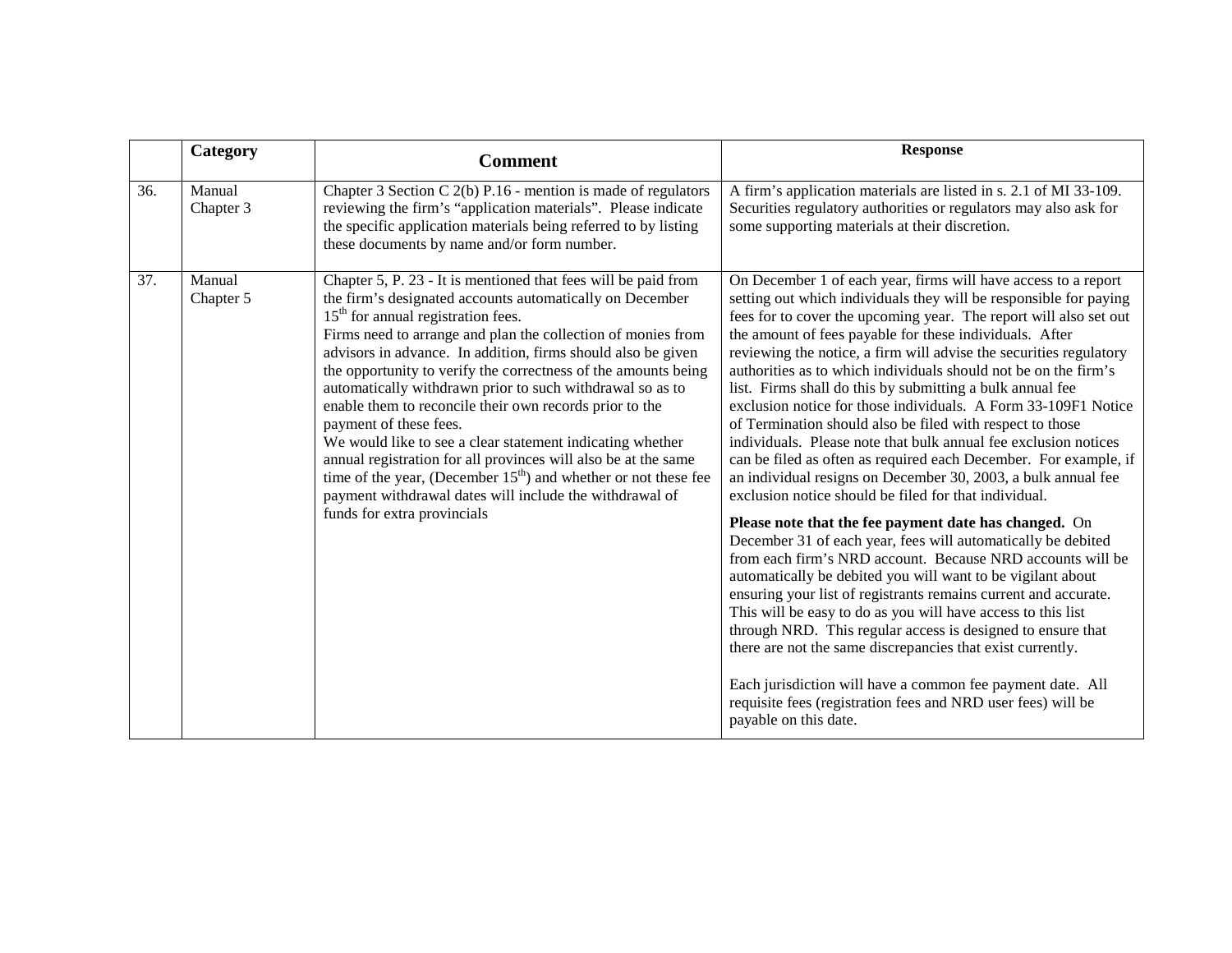|     | Category            | <b>Comment</b>                                                                                                                                                                                                                                                                                                                                                                                                                                                                                                                                                                                                                  | <b>Response</b>                                                                                                                                                                                                                                                                                                                                                    |
|-----|---------------------|---------------------------------------------------------------------------------------------------------------------------------------------------------------------------------------------------------------------------------------------------------------------------------------------------------------------------------------------------------------------------------------------------------------------------------------------------------------------------------------------------------------------------------------------------------------------------------------------------------------------------------|--------------------------------------------------------------------------------------------------------------------------------------------------------------------------------------------------------------------------------------------------------------------------------------------------------------------------------------------------------------------|
| 38. | Manual<br>Chapter 7 | With reference to Chapter 7 (E), consider indicating how long<br>the regulators will wait for a response from a firm before they<br>will treat a submission as abandoned.                                                                                                                                                                                                                                                                                                                                                                                                                                                       | This will be decided on a case-by-case basis. Typically, if a<br>securities regulatory authority has not received a response from<br>a filer for a significant period of time, the securities regulatory<br>authority will send a written notice prior to treating a submission<br>as abandoned. The period of time will vary depending upon the<br>circumstances. |
| 39. | Manual<br>Chapter 7 | Chapter 7, $P.31/32$ – The instructions state that a transfer is<br>possible only if three conditions are satisfied. Condition (B)<br>states, "the employment or agency of the individual with his<br>or her last sponsoring firm was terminated between<br>September 16 and December 15 of a given year, and he or she<br>is applying for registration prior to December 15 of that year".<br>The provision makes it difficult to determine the course of<br>action to be adopted with respect to a "transfer" if the<br>individual was terminated from his/her last sponsoring firm<br>before September 16 of any given year. | This provision has been redrafted for clarity.                                                                                                                                                                                                                                                                                                                     |
| 40. | Manual<br>Chapter 7 | Chapter 7, P. 36 - No explanation as to the differences<br>between a registrant/applicant/non-registrant changing an<br>individual registration and a registrant/applicant/non-<br>registrant voluntarily surrendering an individual registration<br>are provided. Please provide an explanation as to the<br>distinction between these two submission types and also<br>explain in detail the significance/consequence of making one<br>of these submissions versus the other.                                                                                                                                                 | A "change" involves the change from one individual category to<br>another by a registrant or non-registrant. A "surrender" involves<br>the surrender of all registration categories by a registrant.                                                                                                                                                               |
| 41. | Manual<br>Chapter 8 | The NRD Filer Manual states in Chapter 8 (G), "You will<br>receive an error message if your report contains more than<br>200 items or if no information is retrieved." One of the<br>proposed reports a firm can generate is the Individual<br>Registrant Report, which lists all individuals associated with<br>the firm. How will a firm with more than 200 associated<br>individuals be able to access this report?                                                                                                                                                                                                          | This is no longer true. We have revised the software to ensure<br>that there is no limit as to how many items can be referenced on<br>a report.                                                                                                                                                                                                                    |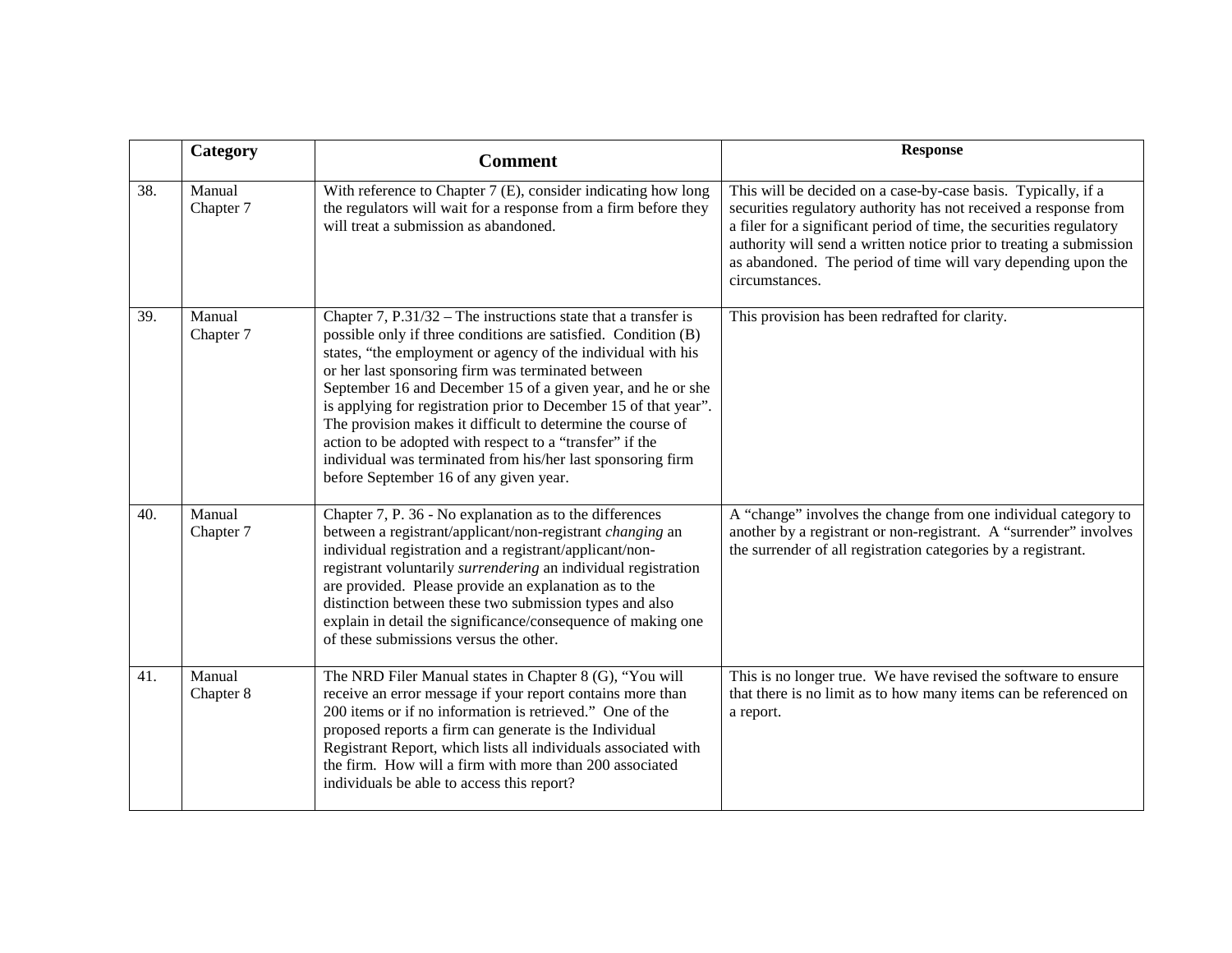|     | Category                         | <b>Comment</b>                                                                                                                                                                                                                                                                                                                                                                                                                                                                                                                                                                                                                                                                                                                                                                                                                                                                                                                                                                                                                                                                                                                        | <b>Response</b>                                                                                                                                                                                                                                                                                                |
|-----|----------------------------------|---------------------------------------------------------------------------------------------------------------------------------------------------------------------------------------------------------------------------------------------------------------------------------------------------------------------------------------------------------------------------------------------------------------------------------------------------------------------------------------------------------------------------------------------------------------------------------------------------------------------------------------------------------------------------------------------------------------------------------------------------------------------------------------------------------------------------------------------------------------------------------------------------------------------------------------------------------------------------------------------------------------------------------------------------------------------------------------------------------------------------------------|----------------------------------------------------------------------------------------------------------------------------------------------------------------------------------------------------------------------------------------------------------------------------------------------------------------|
|     |                                  | Chapter 8, P. $50$ – While it is possible to use the same user ID<br>for all firms for which one is acting as Chief AFR, we note<br>that the Filer Manual states that an error message will be<br>received if any one given report contains more than 200 items.<br>This is problematic, particularly for larger firms as an AFR<br>logging on with one user ID and generating all companies<br>submissions, will easily exceed the 200 item limit.<br>While a single user ID for all firms for a Chief AFR would be<br>the preferable option, it could lead to disadvantages with<br>respect to how data is displayed and the amount of data that<br>can be displayed at once. It is imperative that the 200 item<br>limit be increased. Our strong preference is to see the 200<br>item limit increased while preserving a single user ID.<br>However and only to the extent that this is not possible, it<br>may be necessary to consider the use of multiple user ID's as<br>a 200 item limit will not in practice be sufficient for the Chief<br>AFR's of larger firms or when one is acting as Chief AFR for<br>multiple firms. |                                                                                                                                                                                                                                                                                                                |
| 42. | Manual<br>Chapter 8              | Administrative AFR's: Since all submissions of all the AFR's<br>can be viewed, we would like to see clarification as to<br>whether or not submissions and works in progress will be<br>clearly identified as to who the processing AFR was.                                                                                                                                                                                                                                                                                                                                                                                                                                                                                                                                                                                                                                                                                                                                                                                                                                                                                           | Submissions of AFRs can only be viewed by the submitting<br>AFR and by that AFRs chief AFR and AFR administrator. The<br>AFRs user number will be displayed on each work in progress.                                                                                                                          |
| 43. | Manual<br><b>Feature Request</b> | Please provide guidance in situations where the individual is<br>attempting a transfer from one firm to another, but has his<br>relationship with the first firm has not yet been terminated.<br>Will there be a way for individuals to determine if their<br>registration has been terminated with the first firm?                                                                                                                                                                                                                                                                                                                                                                                                                                                                                                                                                                                                                                                                                                                                                                                                                   | In order to transfer to a new firm, an individual's employment<br>must be terminated with the prior firm. An individual can ask<br>the new firm's AFR to check to see if evidence of the<br>termination (i.e., a Notice of Termination) has been processed by<br>the relevant securities regulatory authority. |
| 44. | Manual<br><b>Feature Request</b> | Use screen shots to assist with understanding how to use NRD                                                                                                                                                                                                                                                                                                                                                                                                                                                                                                                                                                                                                                                                                                                                                                                                                                                                                                                                                                                                                                                                          | The filer manual is being revised to reflect this comment.                                                                                                                                                                                                                                                     |
| 45. | Manual<br><b>Feature Request</b> | Manual should include: A transition checklist for<br>implementation of NRD and a detailed summary of the                                                                                                                                                                                                                                                                                                                                                                                                                                                                                                                                                                                                                                                                                                                                                                                                                                                                                                                                                                                                                              | A transition checklist is being considered for the filer manual.                                                                                                                                                                                                                                               |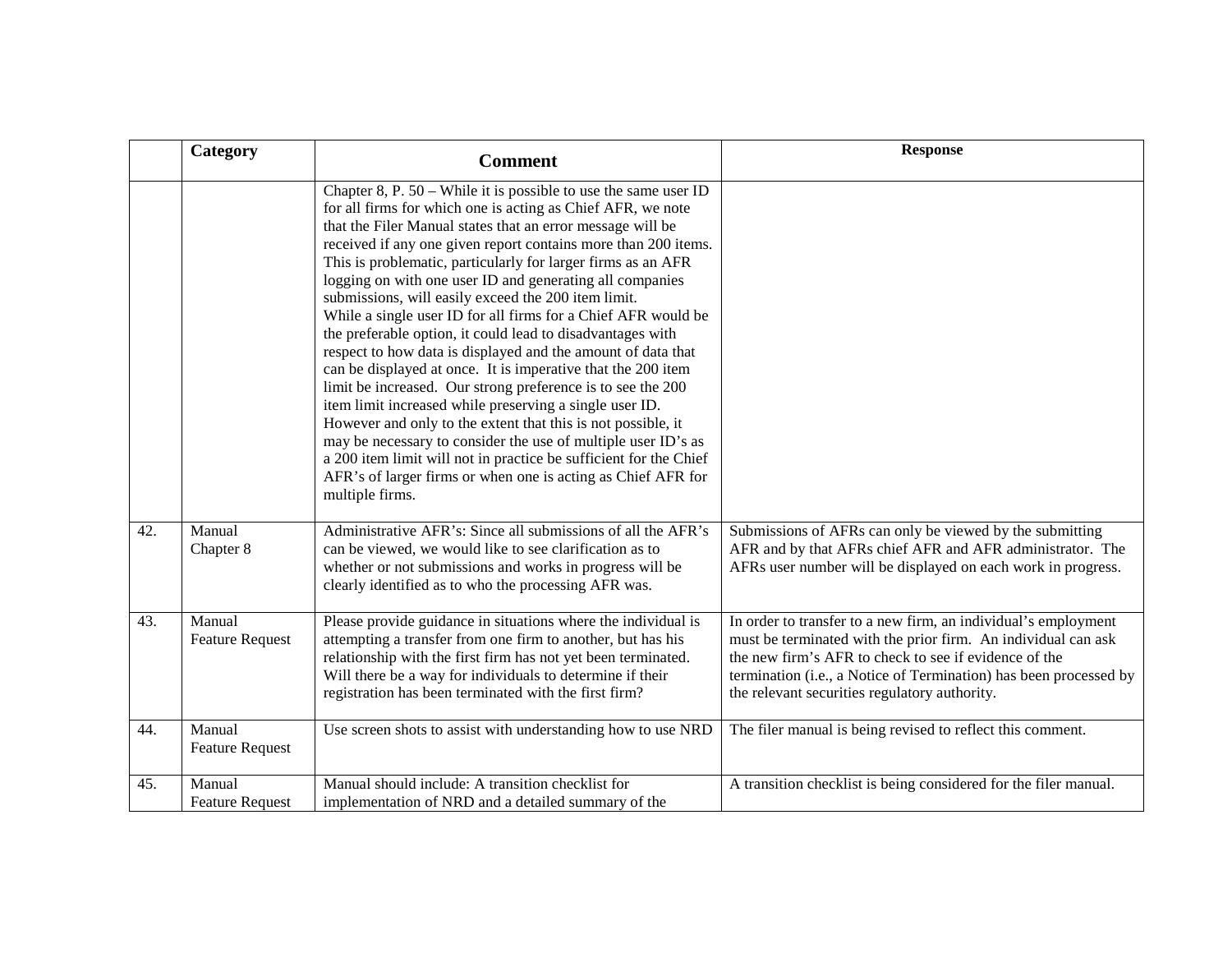|     | Category                | <b>Comment</b>                                                                                                                                                                                                                                                                                | <b>Response</b>                                                                                                                                                                                                                                                                                                                                                                                                                                                                                                                                                                                                                                                                                      |
|-----|-------------------------|-----------------------------------------------------------------------------------------------------------------------------------------------------------------------------------------------------------------------------------------------------------------------------------------------|------------------------------------------------------------------------------------------------------------------------------------------------------------------------------------------------------------------------------------------------------------------------------------------------------------------------------------------------------------------------------------------------------------------------------------------------------------------------------------------------------------------------------------------------------------------------------------------------------------------------------------------------------------------------------------------------------|
|     |                         | supporting documents that are required to be submitted and<br>the documents required to be kept by the firm. For example,<br>current F4s must be signed and notarized. What<br>documentation are the firms required to have on file? Will<br>signatures still be required for audit purposes? | Each firm will have to refine their due diligence practices and<br>determine which supporting documents they intend to maintain.<br>The rule does not mandate that Forms F33-109F4 be signed,<br>notarised and kept by firms.                                                                                                                                                                                                                                                                                                                                                                                                                                                                        |
| 46. | 31-102<br>Clarification | Will registrants be able to initiate the filing of a material<br>change in their record using the NRD?                                                                                                                                                                                        | An individual will be required to submit all changes to his or her<br>Form 33-109F4 information via NRD. An AFR will submit<br>these changes on behalf of the individual filer.<br>A registered firm will be required to submit all changes to its<br>Form 3 information outside of NRD in paper format. There is<br>one exception, however. A registered firm will be required to<br>submit any changes to information about a business location<br>(other than a head office) via NRD (using the Form 33-109F3<br>submission).                                                                                                                                                                     |
| 47. | 31-102<br>Clarification | Will the "fast-tracking" agreement with IFIC under which<br>new registrants are conditionally approved remain in place<br>after the implementation of the NRD?                                                                                                                                | The OSC has a current arrangement with IFIC under which IFIC<br>reviews registration applications, primarily for clerical errors, on<br>behalf of the OSC and provide conditional registration approval<br>subject to final approval by OSC staff. This arrangement was<br>designed to ensure that the registration process would not be<br>delayed inordinately, due to simple clerical errors.<br>This "fast-tracking" agreement with IFIC will not remain in<br>place after the implementation of NRD for two reasons:<br>1. IFIC will not have access to the information of NRD<br>filers in NRD and<br>2. NRD is designed to eliminate a number of the<br>previously mentioned clerical errors. |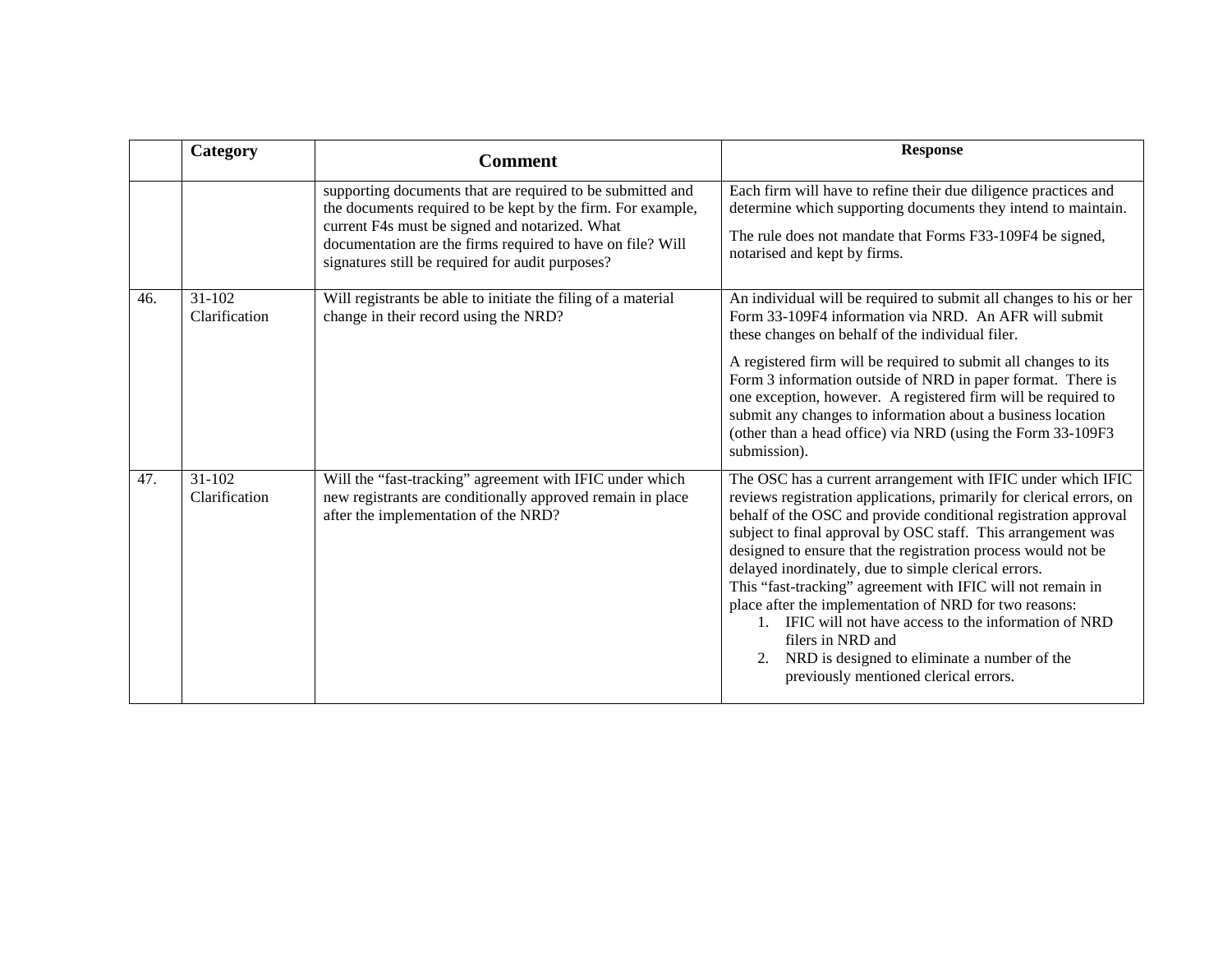|     | Category                  | <b>Comment</b>                                                                                         | <b>Response</b>                                                                                                                                                                                                                                                                                                                                                                                                                                                                                                                                                                     |
|-----|---------------------------|--------------------------------------------------------------------------------------------------------|-------------------------------------------------------------------------------------------------------------------------------------------------------------------------------------------------------------------------------------------------------------------------------------------------------------------------------------------------------------------------------------------------------------------------------------------------------------------------------------------------------------------------------------------------------------------------------------|
| 48. | $31-102$<br>Clarification | Please indicate whether or not there is there a limit to the<br>number of AFRs a firm can have         | There is no limit to the number of AFRs a firm can have.                                                                                                                                                                                                                                                                                                                                                                                                                                                                                                                            |
| 49. | Clarification             | Will there be a test environment available to dealers to train<br>staff on how to use NRD?             | Dealers will be provided with training seminars on how to use<br>NRD. Dealers will be provided with the details of the NRD<br>training program once they are finalized.                                                                                                                                                                                                                                                                                                                                                                                                             |
| 50. | Clarification             | What does NRD require when setting up a new manager with<br>a new branch?                              | Under Part 3, a notice of the new location must be submitted<br>using a completed Form 33-109F3.<br>The position of branch manager is not a registration category of<br>its own though registered individuals may also be branch<br>managers. Part 1.1 of MI33-109 will be amended to reflect this.<br>If the new manager is not registered then the firm will have to<br>submit a Form 33-109F4, otherwise the new manager will have<br>to submit an amendment to their existing Form 33-109F4<br>indicating that they are now also categorized as a non-registered<br>individual. |
| 51. | Clarification             | Does NRD contemplate incorporating financial planning<br>requirements as per provincial jurisdictions? | Not at this time.                                                                                                                                                                                                                                                                                                                                                                                                                                                                                                                                                                   |
| 52. | Clarification             | What information will ultimately be made public as referred<br>to in the Notice?                       | This issue has yet to be determined. However, certain<br>information such as name of individual, name of dealer,<br>category of registration and past orders are already made public<br>on some of the provincial regulator's websites.                                                                                                                                                                                                                                                                                                                                             |
| 53. | Clarification             | How senior a person must an AFR be? Does the Chief AFR<br>have to be an officer of the firm?           | It is left to the sole discretion of the firm to determine who will<br>be their AFRs and Chief AFR.                                                                                                                                                                                                                                                                                                                                                                                                                                                                                 |
| 54. | Clarification             | Will a member be able to seek permission to access info on a<br>prospective registrant?                | If the prospective registrant has given the firm his NRD<br>identification information then the firm will have access to his<br>information. Otherwise, the firm may only obtain information<br>that is already made available to the public.                                                                                                                                                                                                                                                                                                                                       |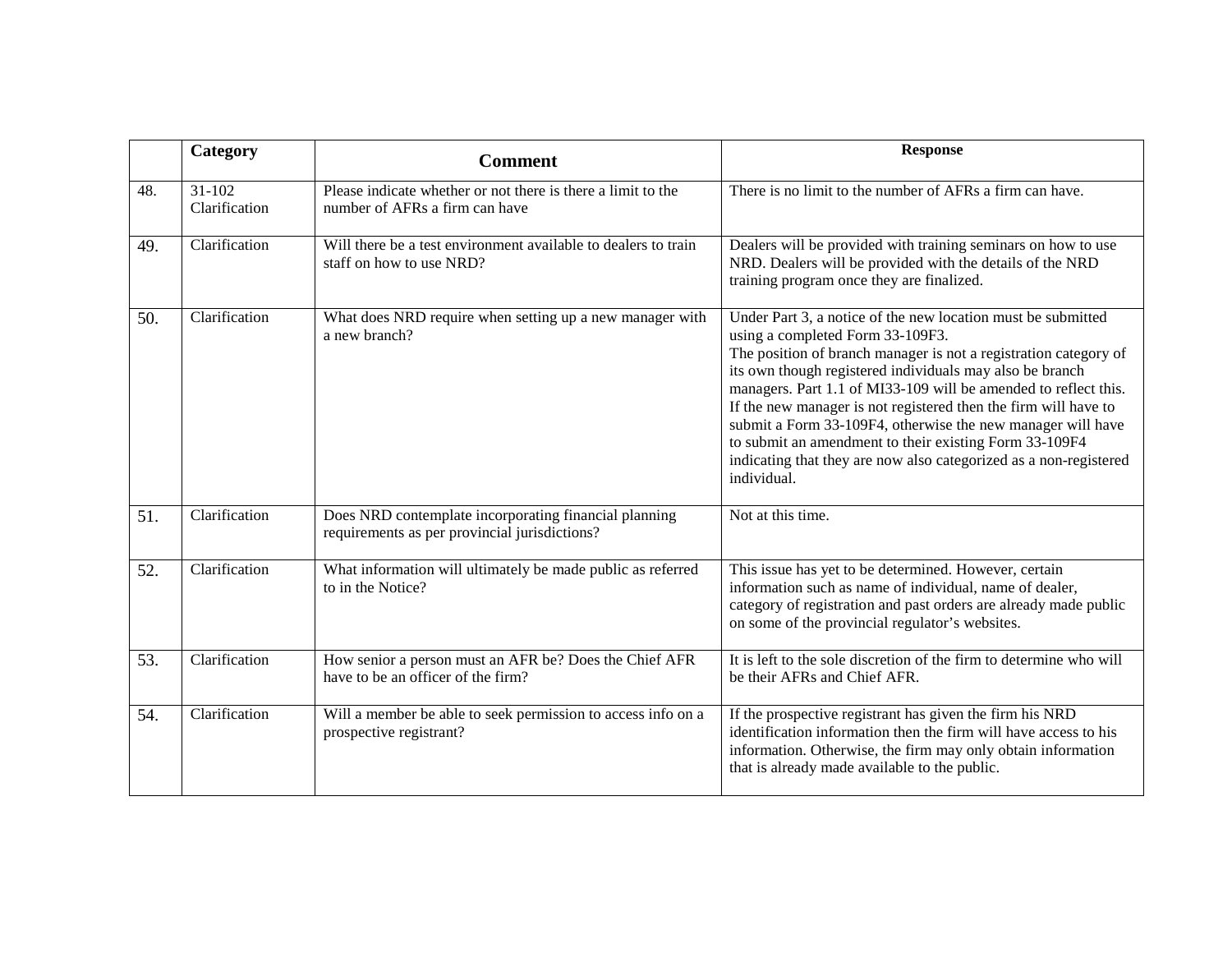|     | Category               | <b>Comment</b>                                                                                                                                                                                                                                                                                                                                                    | <b>Response</b>                                                                                                                                                                                                                                                                                                                                                                    |
|-----|------------------------|-------------------------------------------------------------------------------------------------------------------------------------------------------------------------------------------------------------------------------------------------------------------------------------------------------------------------------------------------------------------|------------------------------------------------------------------------------------------------------------------------------------------------------------------------------------------------------------------------------------------------------------------------------------------------------------------------------------------------------------------------------------|
| 55. | Clarification          | With ON proposing to move to a sustaining fee rather than an<br>annual fee per registrant, how will this impact the annual<br>renewal process?                                                                                                                                                                                                                    | Other than how the fee is calculated, the renewal process will be<br>the same. Ontario's proposed participation fee will be paid<br>through NRD on December 31, the same day that annual fees<br>will be paid in other jurisdictions.                                                                                                                                              |
| 56. | Clarification          | Screening of new applicants – the RCMP form is not included<br>in the new application as well as the Collection of Personal<br>Information Form. This means added costs and<br>responsibilities to Dealers for conducting their own credit or<br>background checks. How is this an economic benefit to the<br>dealer?                                             | The regulators will continue to conduct criminal record checks<br>on prospective registrants.<br>Conducting proper due diligence will help firms ensure that they<br>hire competent and qualified people. This should assist firms in<br>providing their clients with proper service and thus protect<br>against vicarious liability losses due to improper registrant<br>conduct. |
| 57. | Clarification          | Specifically clarify the tasks required when applying for<br>registration with NRD. Does one list all jurisdictions on a<br>single F3 or use a separate F3 for each jurisdiction?                                                                                                                                                                                 | An F3 is filed for each branch office and only in the jurisdiction<br>where the branch office will be opened.                                                                                                                                                                                                                                                                      |
| 58. | <b>Feature Request</b> | The F4 should provide additional sections in order to include<br>specific information desired by the dealer. For example, the<br>number of accounts of the salespersons, etc.                                                                                                                                                                                     | Due to cost considerations this feature cannot be included in<br>NRD at this time. This suggestion will be considered for future<br>releases of NRD.                                                                                                                                                                                                                               |
| 59. | <b>Feature Request</b> | Will an individual registrant be able to access their<br>information by using their own NRD ID#? Please consider<br>giving registrants access to their permanent record. It is more<br>likely that registrants will recognize whether the information<br>that has been filed on their behalf is accurate and up to date if<br>the registrant can view the record. | At present, the NRD system does not permit individuals to<br>access their own information unless they are an AFR. However,<br>it is being considered whether such a feature can be<br>implemented prior to the NRD launch date.                                                                                                                                                    |
| 60. | <b>Feature Request</b> | For instances where forms listed in Part 2 of 31-102 need to<br>be submitted outside of the NRD system, the Forms should be<br>made available on the regulator's websites in PDF format to<br>facilitate their completion in electronic format                                                                                                                    | As with all other existing forms, each CSA member will have<br>the NRD forms available in PDF format on its web site.                                                                                                                                                                                                                                                              |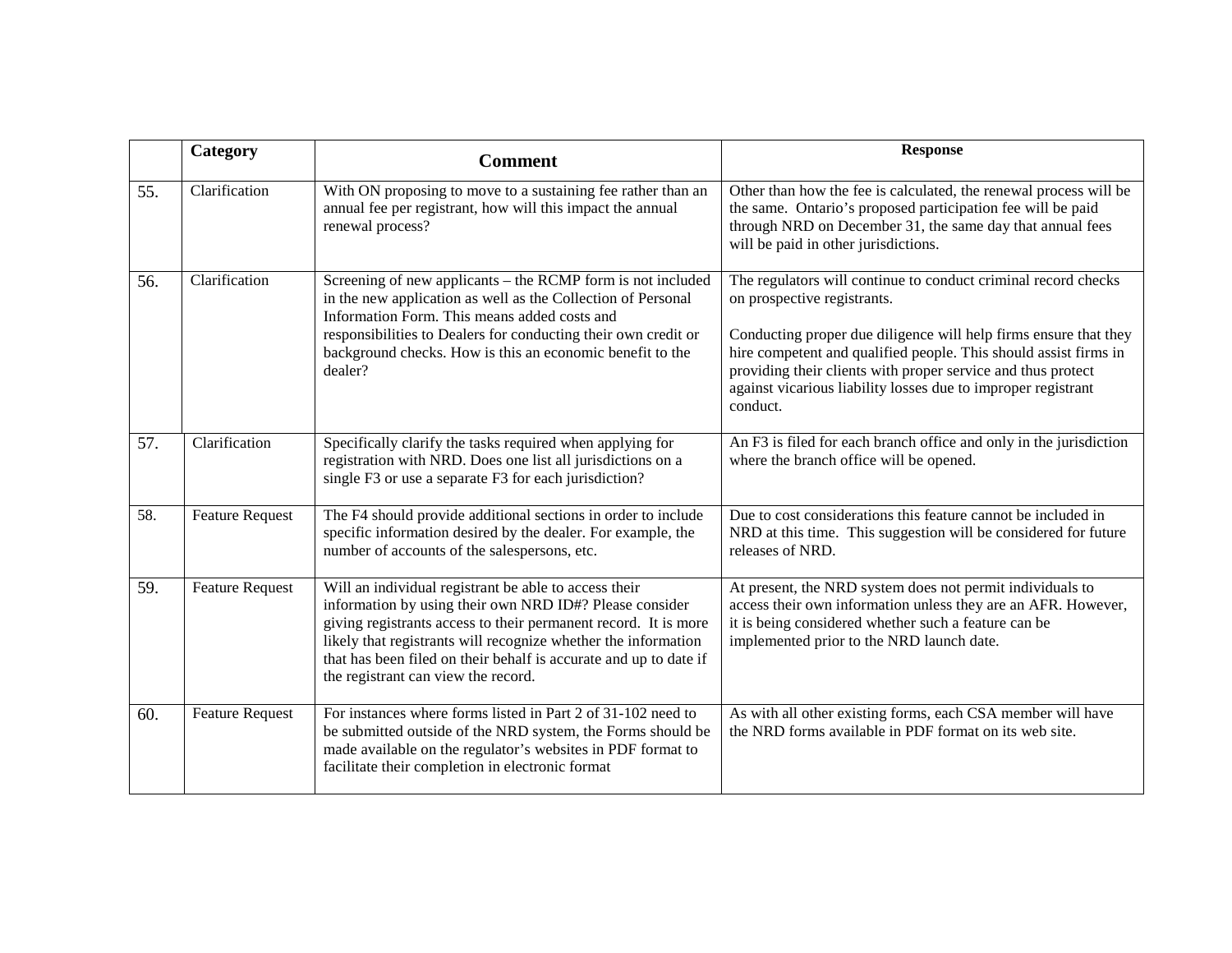|     | Category               | <b>Comment</b>                                                                                                                                                                                                                                                                                                                                                                                                                                                                                                                                                                                                            | <b>Response</b>                                                                                                                                                                                                                                                                                                                                                                                                                        |
|-----|------------------------|---------------------------------------------------------------------------------------------------------------------------------------------------------------------------------------------------------------------------------------------------------------------------------------------------------------------------------------------------------------------------------------------------------------------------------------------------------------------------------------------------------------------------------------------------------------------------------------------------------------------------|----------------------------------------------------------------------------------------------------------------------------------------------------------------------------------------------------------------------------------------------------------------------------------------------------------------------------------------------------------------------------------------------------------------------------------------|
| 61. | <b>Feature Request</b> | An optional field should be added that the dealer can use to<br>capture a code that will link a record/transaction to a<br>registrant or to a region within the dealer. This would be<br>particularly helpful for dealers who recover the costs of<br>registration from their registrants. Information from this field<br>should be included in the statement that dealers receive to aid<br>in the process of the bank account reconciliation and in the<br>reports that NRD generates.<br>The system must be able to quickly identify the amount you<br>debited out of a dealer's account, and whom that was related to | NRD will generate a firm Reconciliation Report. For each NRD<br>submission the report will show: the date it was made; the fee<br>that was paid; the individual's name for whom it was made; and<br>the name of the responsible AFR.                                                                                                                                                                                                   |
|     |                        | so that a dealer can reconcile its records                                                                                                                                                                                                                                                                                                                                                                                                                                                                                                                                                                                |                                                                                                                                                                                                                                                                                                                                                                                                                                        |
| 62. | <b>Feature Request</b> | It is important that the MFDA be encouraged to accept NRD<br>to ensure that the NRD is the appropriate tool for use by the<br>MFDA to maximize NRD's efficiency and effectiveness.<br>NRD should capture all data required by the MFDA such as<br>trade names of mutual fund dealers                                                                                                                                                                                                                                                                                                                                      | Discussions are being undertaken with the MFDA in regard to<br>this matter. However, the MFDA's requirements have yet to be<br>finalized.                                                                                                                                                                                                                                                                                              |
| 63. | <b>Feature Request</b> | Please consider marking the mandatory fields on the database<br>especially for those who will not be using NRD with any<br>frequency, such as registrants.                                                                                                                                                                                                                                                                                                                                                                                                                                                                | Whenever a user submits any screen information, NRD will<br>automatically check it to ensure that the required fields have<br>been completed. The system will advise the user of any<br>information that is missing and that the submission cannot be<br>accepted until such information is provided.                                                                                                                                  |
| 64. | <b>Feature Request</b> | Please consider developing a process of communication that<br>uses NRD to deal with such things as filing deficiencies<br>identified by the Securities Regulators.                                                                                                                                                                                                                                                                                                                                                                                                                                                        | The system will automatically check to ensure that the required<br>information fields have been filled in before the submission is<br>completed. Any additional deficiencies that are identified by the<br>regulators after a submission has been made will be conveyed to<br>the filer through existing communication channels. Using NRD<br>as one of those communication channels will be considered for<br>future releases of NRD. |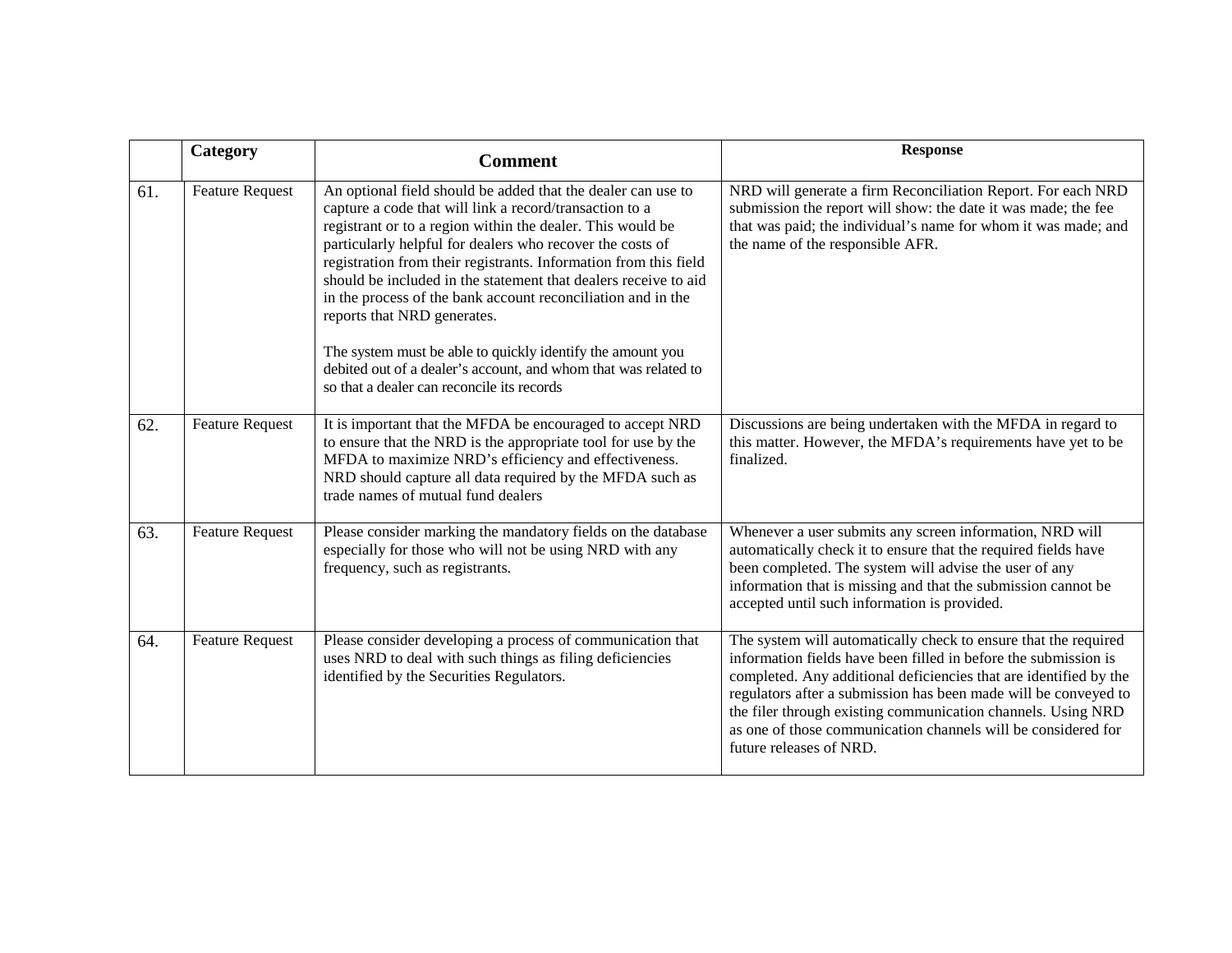|     | Category               | <b>Comment</b>                                                                                                                                                                                                                                                                                                                                                                                                                                                                  | <b>Response</b>                                                                                                                                                                                                                                                                                                                                       |
|-----|------------------------|---------------------------------------------------------------------------------------------------------------------------------------------------------------------------------------------------------------------------------------------------------------------------------------------------------------------------------------------------------------------------------------------------------------------------------------------------------------------------------|-------------------------------------------------------------------------------------------------------------------------------------------------------------------------------------------------------------------------------------------------------------------------------------------------------------------------------------------------------|
| 65. | <b>Feature Request</b> | Regulators should disclose the NRD processing times that can<br>be expected for transfers and the approval of new registrants<br>for in-good-order.                                                                                                                                                                                                                                                                                                                             | NRD will improve the efficiency of the registration process.<br>Once NRD has been in operation for a sufficient amount of time<br>to provide service standards, its procedures will be continually<br>reviewed with the goal of improving their effectiveness and<br>efficiency.                                                                      |
| 66. | <b>Feature Request</b> | Please consider changing the reporting platform from Adobe<br>Acrobat to MS Excel. Excel has data sorting capabilities that<br>are not available with Adobe Acrobat.                                                                                                                                                                                                                                                                                                            | Phase I of NRD will only provide reports in the Adobe Acrobat<br>format. Alternate formats will be considered for future releases<br>of NRD.                                                                                                                                                                                                          |
| 67. | <b>Feature Request</b> | A comprehensive training and communication plan will be<br>needed to ensure that individuals have the opportunities to<br>become familiar with the database before going live. In<br>addition, there should be publicized training events held<br>across Canada, an internet training device, and a well-staffed<br>1-800 help line for the first few months of operation.                                                                                                      | The CSA plans to hold training seminars for industry. The<br>suggestions will be considered when finalizing the details of the<br>training sessions.                                                                                                                                                                                                  |
| 68. | <b>Feature Request</b> | NRD should integrate with the IDA's ComSet to ensure that<br>registrants do not have to enter the same data twice, once for<br>NRD and once for ComSet. It is unreasonable to expect<br>dealers to file overlapping information twice or bear any<br>additional costs for multiple filing of the same information.<br>Please provide clarification as to whether or not dealers will<br>in fact be made to file overlapping information with both the<br>Comset system and NRD. | This is not possible for phase I of NRD due to time and budget<br>constraints. However, further expansion and integration will be<br>considered for future releases of NRD. Because NRD's initial<br>release will not be integrated with ComSet, any information<br>required by both NRD and ComSet will have to be filed with<br>both systems.       |
| 69. | <b>Feature Request</b> | It would be useful from an operations perspective to have the<br>process of making submissions via NRD separated into<br>individual steps and summarized in a checklist/itemized<br>format.                                                                                                                                                                                                                                                                                     | The NRD user interface is organized to walk users through their<br>particular task without the need for a check list. In addition, on-<br>screen instructions, automated checking for required<br>information, and task tables in the filer's manual should provide<br>sufficient guidance as to what is required to complete any<br>particular task. |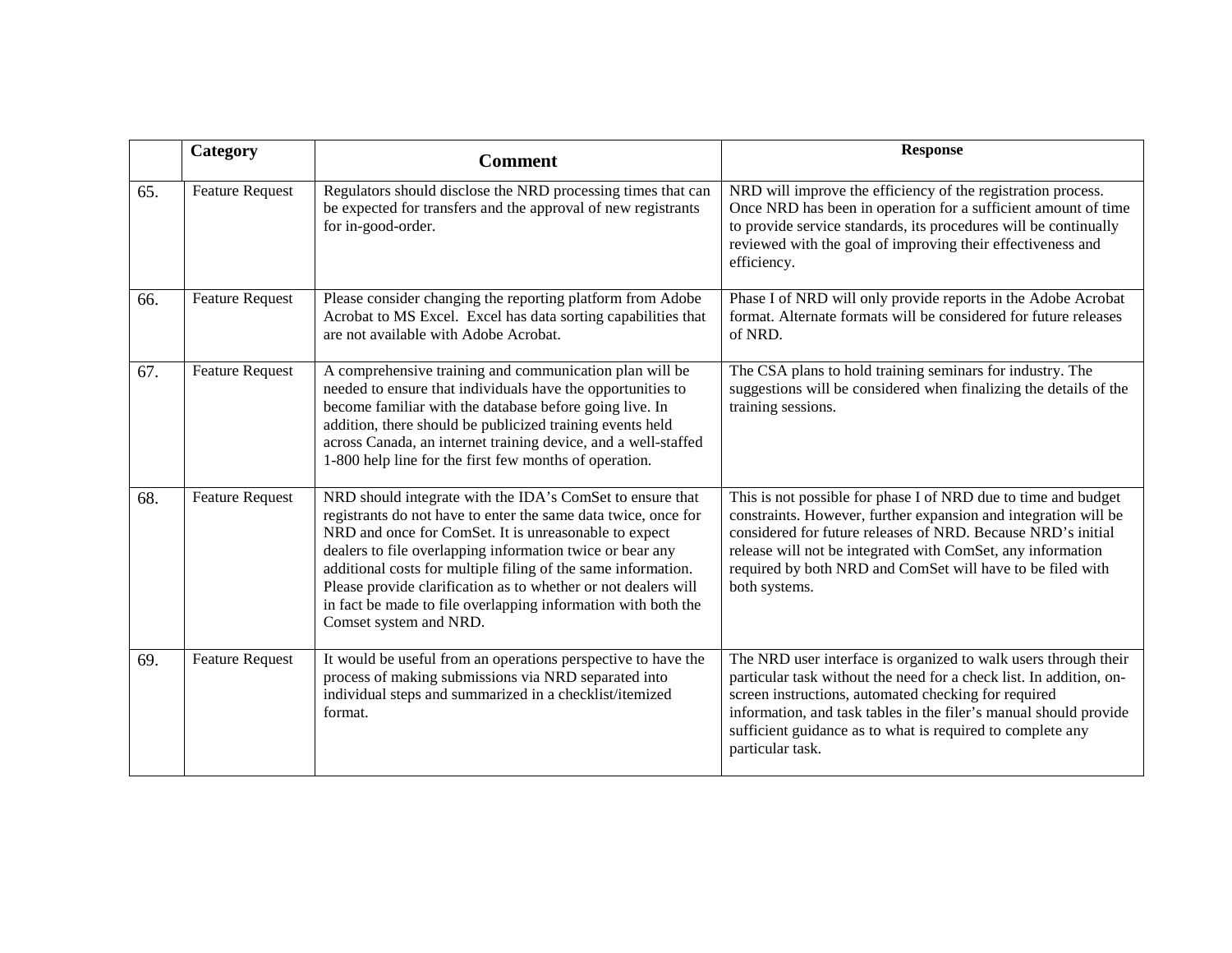|     | Category               | <b>Comment</b>                                                                                                                                                                                                                                                                                                                                                                                         | <b>Response</b>                                                                                                                                                                                                                                                                                                                                                                                           |
|-----|------------------------|--------------------------------------------------------------------------------------------------------------------------------------------------------------------------------------------------------------------------------------------------------------------------------------------------------------------------------------------------------------------------------------------------------|-----------------------------------------------------------------------------------------------------------------------------------------------------------------------------------------------------------------------------------------------------------------------------------------------------------------------------------------------------------------------------------------------------------|
| 70. | <b>Feature Request</b> | Prior to implementation of NRD system, consider allowing<br>public access to NRD website to complete and print form 33-<br>109F4. This would eliminate the need to type or handprint the<br>applications submitted during the period between the effective<br>date and access date. Alternatively, consider an overlap to<br>accept 1-U-2000 or Form 4 for a two month period after the<br>access date | This was considered and it was decided that a firm will not be<br>granted access to the system prior to being enrolled to use NRD<br>and being granted access by the NRD administrator as set out in<br>the instrument. In addition, it was decided that the most efficient<br>and effective transition is as indicated in the instrument and will<br>not include the suggested overlap of the two forms. |
| 71. | <b>Feature Request</b> | Consider utilizing common software for NRD reports, i.e.<br>MS-Excel. Also, consider enabling firms to download the<br>reports as well as the ability to print.                                                                                                                                                                                                                                        | This will be considered                                                                                                                                                                                                                                                                                                                                                                                   |
| 72. | <b>Feature Request</b> | Consider adding an alpha numeric free form text box whereby<br>firms can add their own accounting codes for reconciliation<br>purposes and internal accounting processes                                                                                                                                                                                                                               | This will be considered.                                                                                                                                                                                                                                                                                                                                                                                  |
| 73. | <b>Feature Request</b> | When a registered individual transfers to another firm, they or<br>their new firm should be able to obtain the individual's NRD<br>number through NRD and not have to obtain it from the<br>individual's previous firm outside of NRD                                                                                                                                                                  | If individuals do not wish to request their NRD numbers at the<br>time of a transfer then they can obtain their NRD numbers from<br>their dealer as soon as they are registered with NRD and keep it<br>in a safe place for future use.                                                                                                                                                                   |
| 74. | <b>Feature Request</b> | We want to be able to generate and print reports at anytime,<br>not just initial submissions of completed F4s.<br>To be useful, reports and data should integrate into a dealer's<br>system.                                                                                                                                                                                                           | This is not possible for phase I of NRD due to time and budget<br>constraints. However, further expansion and integration will be<br>considered for future phases of NRD.                                                                                                                                                                                                                                 |
| 75. | <b>Feature Request</b> | Please consider the next release you develop having drop<br>down boxes for all the branch locations to allow the address<br>for service of the firm to be selected by the applicant                                                                                                                                                                                                                    | This will be considered.                                                                                                                                                                                                                                                                                                                                                                                  |
| 76. | <b>Feature Request</b> | Once inputted, the Address for Service should be available for<br>use elsewhere via a drop down menu selection.                                                                                                                                                                                                                                                                                        | This will be considered.                                                                                                                                                                                                                                                                                                                                                                                  |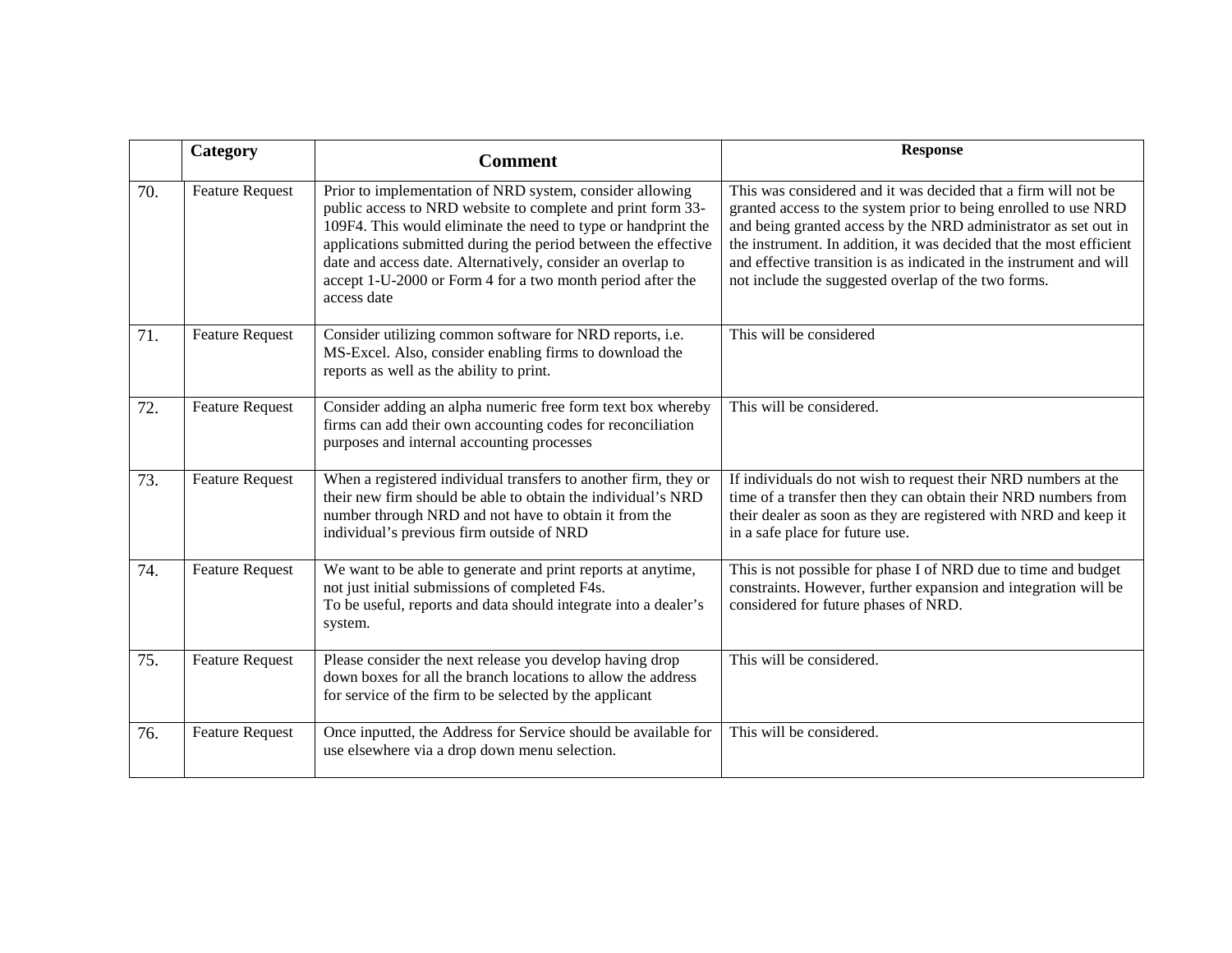|     | Category                   | <b>Comment</b>                                                                                                                                                                                                                                                                                                                                                                                                                                                                                                                                                                                | <b>Response</b>                                                                                                                                                                                                                                                                                                                                                                                                                                                                                                                                          |
|-----|----------------------------|-----------------------------------------------------------------------------------------------------------------------------------------------------------------------------------------------------------------------------------------------------------------------------------------------------------------------------------------------------------------------------------------------------------------------------------------------------------------------------------------------------------------------------------------------------------------------------------------------|----------------------------------------------------------------------------------------------------------------------------------------------------------------------------------------------------------------------------------------------------------------------------------------------------------------------------------------------------------------------------------------------------------------------------------------------------------------------------------------------------------------------------------------------------------|
| 77. | <b>Feature Request</b>     | Most dealers file in multiple jurisdictions across Canada. To<br>this end, it would be useful from an administrative perspective<br>to be provided with a fee schedule that consolidates into one<br>document the various NRD user and filing fees along with the<br>provincial regulatory filing fees for all provinces.                                                                                                                                                                                                                                                                     | Persons can compile their own copies of the applicable fee<br>schedules since the NRD fee schedule will be provided on the<br>system and each CSA member's fee schedule is published and<br>made available to the public for free. In addition, prior to<br>making any payments for a submission, the NRD fee payment<br>screen will present the user with an itemized fee calculation for<br>the submission.                                                                                                                                            |
| 78. | <b>Feature Request</b>     | The dealer should be notified by way of email when the<br>regulator approves an individual application. It is very time<br>consuming for the dealer to check the regulator database<br>everyday on all its submissions.                                                                                                                                                                                                                                                                                                                                                                       | This will be considered.                                                                                                                                                                                                                                                                                                                                                                                                                                                                                                                                 |
| 79. | <b>Mutual Reliance</b>     | We have been given to understand that each applicable<br>jurisdiction will review and approve applications submitted<br>on NRD. We propose that a system of mutual reliance be<br>implemented to permit an applicant's jurisdiction of residence<br>to approve applications on behalf of all jurisdictions. To<br>require registrants to file different documents with different<br>regulators, keep different documentation on file (e.g. course<br>marks), as well as have different approval processes with the<br>various regulators, greatly diminishes the promised benefits of<br>NRD. | Though there is no formal mutual reliance registration system<br>yet, NRD will provide many of the benefits of one by<br>streamlining the submission and response process. Registrants<br>will only have to file one set of documents once for all<br>jurisdictions and the jurisdictions will each share, maintain, and<br>review one central set of registration records for individuals.<br>While providing these benefits, NRD will act as a foundation for<br>the regulators to continue to create a formal mutual reliance<br>registration system. |
| 80. | De-regulation<br>proposals | We question the long-term viability of NRD in light of recent<br>regulatory initiatives calling for the disbanding of the current<br>registration structure altogether.                                                                                                                                                                                                                                                                                                                                                                                                                       | One jurisdiction asked industry to comment on ideas for<br>reforming the registration process. However, to date, no<br>jurisdiction has implemented any proposal to do so. NRD will<br>provide benefits for the present registration regime and therefore<br>it is not prudent to delay the delivery of such benefits based on<br>ideas that may or may not come to fruition.                                                                                                                                                                            |